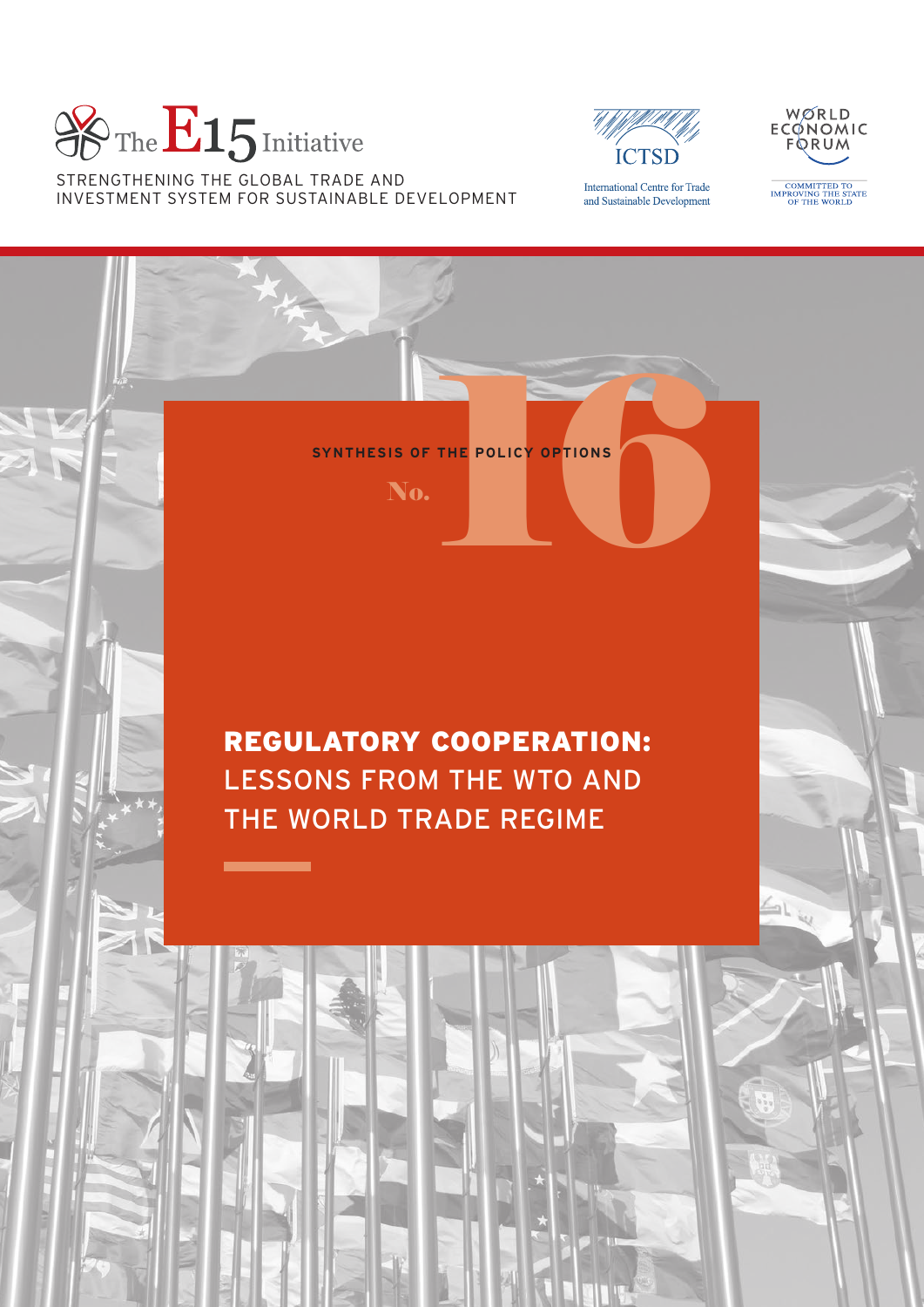#### E15 Task Force on Regulatory Systems Coherence

**Regulatory Cooperation:**  Lessons from the WTO and the World Trade Regime

Synthesis of the Policy Options\*

January 2016

\* Mavroidis, Petros C. 2016. *Regulatory Cooperation: Lessons from the WTO and the World Trade Regime.* E15 Task Force on Regulatory Systems Coherence – Policy Options Paper. E15Initiative. Geneva: International Centre for Trade and Sustainable Development (ICTSD) and World Economic Forum.

## **NOTE**

The policy options presented in this synthesis are the result of a collective process involving all members of the E15 Task Force on Regulatory Systems Coherence. It draws on the active engagement of these eminent experts in discussions over multiple meetings as well as an overview paper and think pieces commissioned by the E15Initiative and authored by group members. Petros C. Mavroidis was the author of the report. While a serious attempt has been made on the part of the author to take the perspectives of all group members into account, it has not been possible to do justice to the variety of views. The policy recommendations should therefore not be considered to represent full consensus and remain the responsibility of the author. The list of group members and E15 papers are referenced.

The full volume of policy options papers covering all topics examined by the E15Initiative, jointly published by ICTSD and the World Economic Forum, will be launched at the Forum's Annual Meeting at Davos-Klosters in 2016 with a monograph that consolidates the options into overarching recommendations for the international trade and investment system for the next decade.

## **E15 INITIATIVE**

Jointly implemented by the International Centre for Trade and Sustainable Development (ICTSD) and the World Economic Forum, the E15Initiative was established to convene worldclass experts and institutions to generate a credible and comprehensive set of policy options for the evolution of the global trade and investment system to 2025. In collaboration with 16 knowledge partners, the E15Initiative brought together more than 375 leading international experts in over 80 interactive dialogues grouped into 18 themes between 2012–2015. Over 130 overview papers and think pieces were commissioned and published in the process. In a fast-changing international environment in which the ability of the global trade and investment system to respond to new dynamics and emerging challenges is being tested, the E15Initiative was designed to stimulate a fresh and strategic look at the opportunities to improve its effectiveness and advance sustainable development. The second phase of the E15Initiative in 2016–17 will see direct engagement with policy-makers and other stakeholders to consider the implementation of E15 policy recommendations.

For more information on the E15Initiative: www.e15initiative.org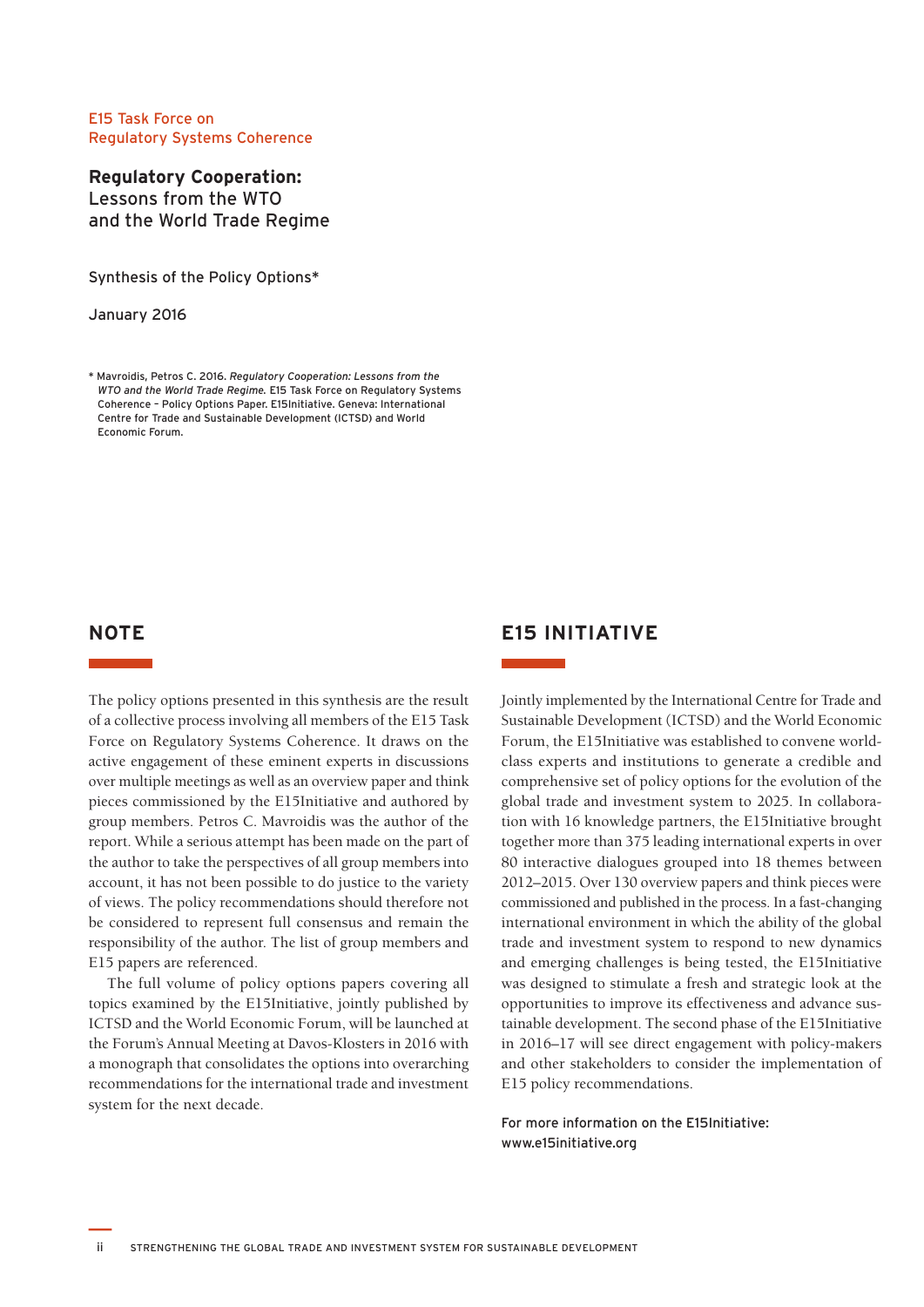# **ACKNOWLEDGEMENTS**

The Task Force on Regulatory Systems Coherence is co-convened with:



#### **WITH THE SUPPORT OF**



Schweizerische Eidgenossenschaft Confédération suisse Confederazione Svizzera Confederaziun svizra

Swiss Confederation

Federal Department of Economic Affairs, Education and Research EAER **State Secretariat for Economic Affairs SECO** 



And ICTSD's Core and Thematic Donors:





Government of the Netherlands



Norwegian Ministry of Foreign Affairs

#### **PUBLISHED BY**

International Centre for Trade and Sustainable Development (ICTSD)

7 Chemin de Balexert, 1219 Geneva, Switzerland Tel: +41 22 917 8492 • E-mail: ictsd@ictsd.ch Website: www.ictsd.org Publisher and Chief Executive: Ricardo Meléndez-Ortiz

#### World Economic Forum

91-93 route de la Capite, 1223 Cologny/Geneva, Switzerland Tel: +41 22 869 1212 • E-mail: contact@weforum.org Website: www.weforum.org Co-Publisher and Managing Director: Richard Samans

#### **CITATION**

ICTSD and World Economic Forum. 2016. *Regulatory Cooperation: Lessons from the WTO and the World Trade Regime. Synthesis of the Policy Options.* E15Initiative. Geneva: International Centre for Trade and Sustainable Development (ICTSD) and World Economic Forum.

#### **COPYRIGHT**

©ICTSD and World Economic Forum and EUI, 2016. Readers are encouraged to quote this material for educational and non-profit purposes, provided the source is acknowledged. This work is licensed under the Creative Commons Attribution-Non-commercial-No-Derivative Works 3.0 License. To view a copy of this license, visit: http://creativecommons.org/licenses/ by-nc-nd/3.0/ or send a letter to Creative Commons, 171 Second Street, Suite 300, San Francisco, California, 94105, USA. ISSN 2313-3805

The E15Initiative is managed by Marie Chamay, E15 Senior Manager at ICTSD, in collaboration with Sean Doherty, Head, International Trade & Investment at the World Economic Forum. The E15 Editor is Fabrice Lehmann.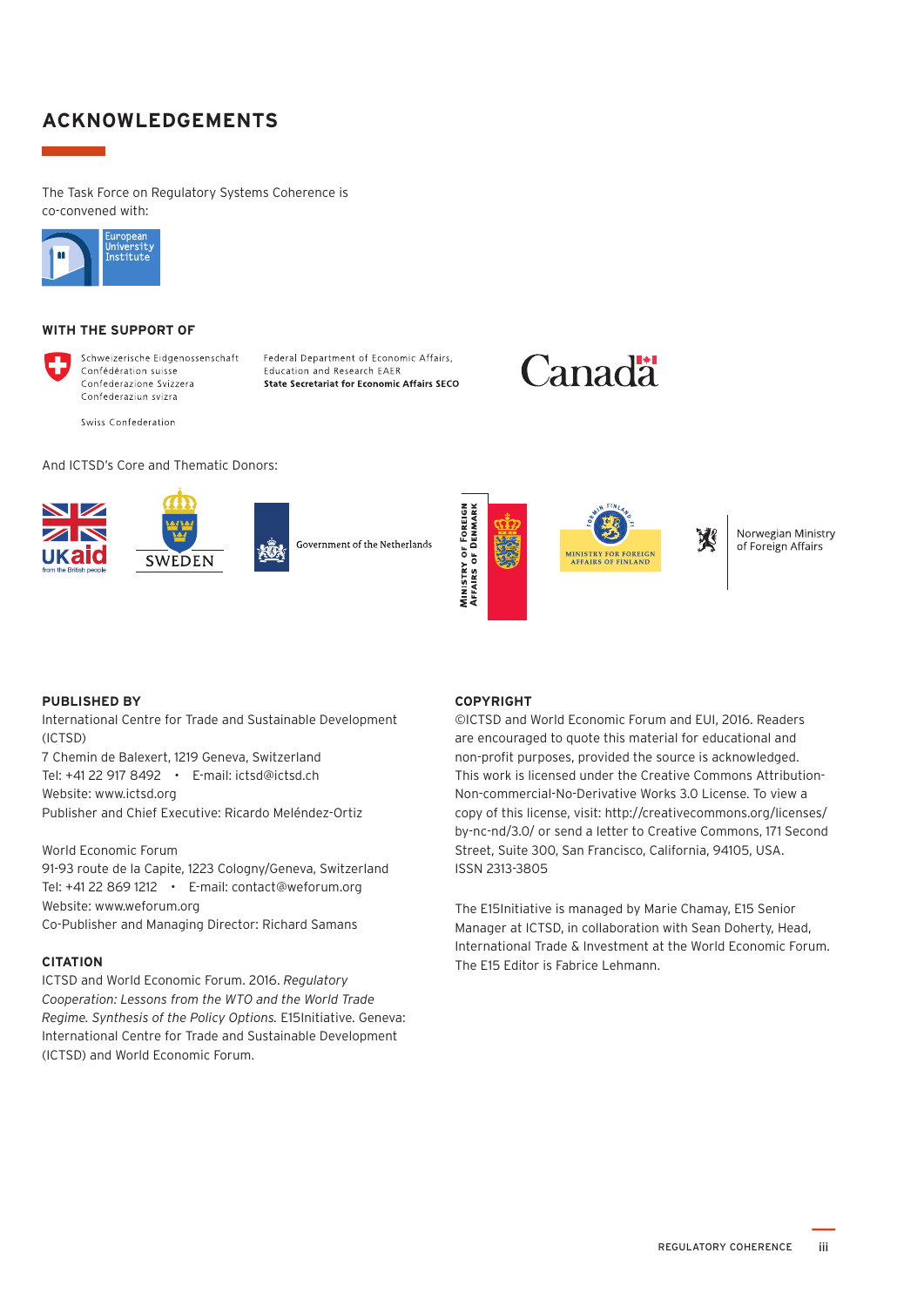# **OBJECTIVES AND OUTPUT**

#### **The E15 Task Force on Regulatory Systems Coherence had three objectives**

- Examine the challenges arising from differing regulations, the duplication of regulatory regimes, and the resulting impact on trade and investment flows.
- Assess the adequacy of the trade system to facilitate regulatory convergence and upgrading.
- Propose options in terms of mechanisms and enforcement strategies for the trade system to support regulatory cooperation and reduce trade costs.

#### **Overarching questions and issues the Task Force was tasked to consider**

- Assess how countries pursue regulatory cooperation in the context of bilateral, regional, and multilateral initiatives.
- Evaluate the potential benefits of regulatory cooperation for key stakeholders in terms of compliance and enforcement costs and increased social value.
- Examine the need and role for key international institutions to do more on coherence consultation and cooperation in the area of regulation.
- Evaluate whether the WTO could play a role in leveraging bilateral and regional integration efforts, as well as global cooperation among regulatory bodies that are not necessarily tied to trade.
- Propose enforcement strategies for the various cooperation initiatives put forth.

#### **Task Force analysis and policy proposals were submitted in two forms**

- 1. Critical issues studied through an overview paper and think pieces commissioned for the E15Initiative. These papers are referenced on page 12 and can be accessed at http://e15initiative.org/publications/.
- 2. Policy options presented in this synthesis and compiled in the summary table. The options fall under two categories:
	- Institutional recommendations participation
	- ■■ Substantive recommendations obligations and mechanisms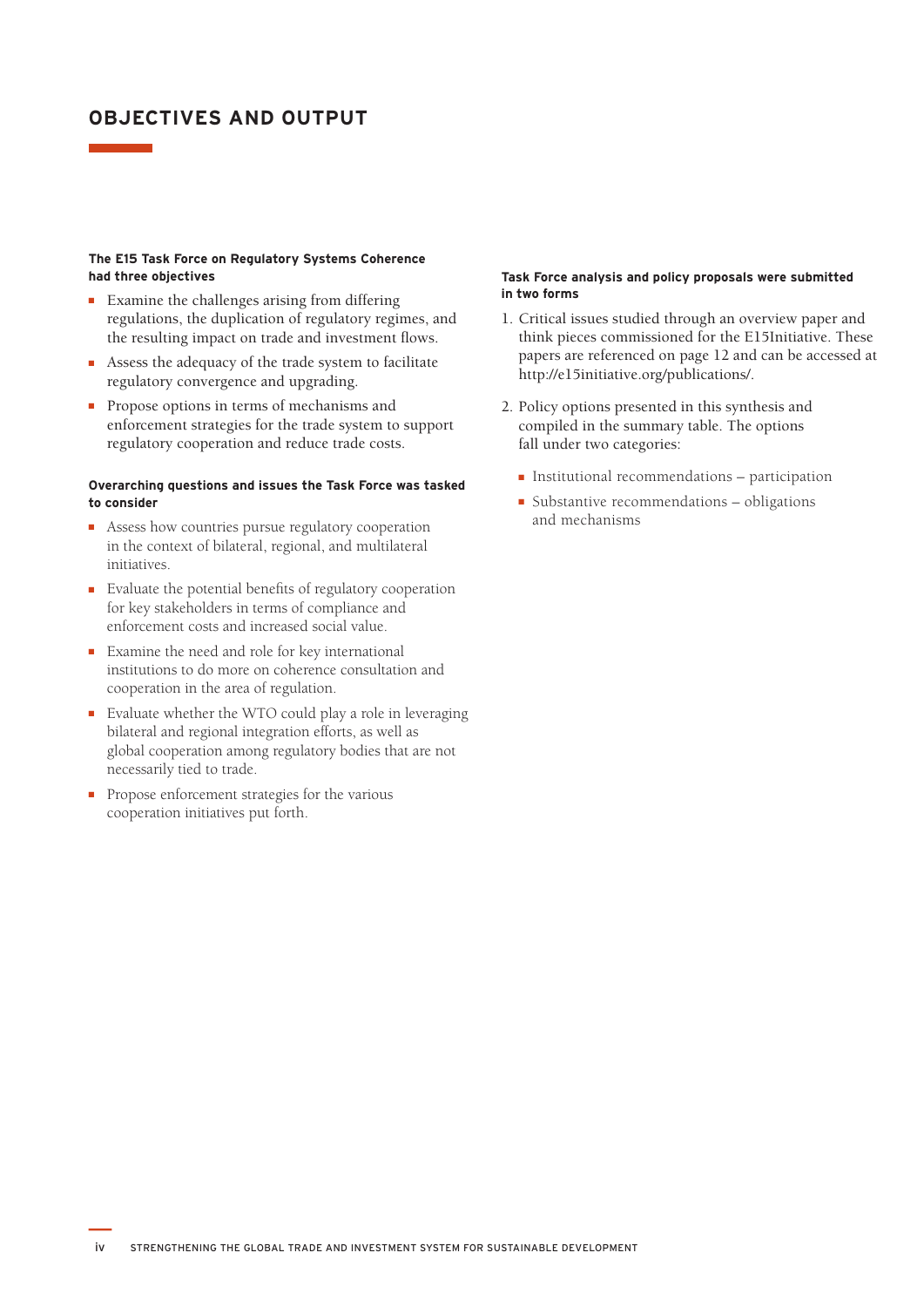# **TABLE OF CONTENTS**

 $\mathcal{L}^{\text{max}}_{\text{max}}$  and  $\mathcal{L}^{\text{max}}_{\text{max}}$ 

| <b>REGULATORY COOPERATION: LESSONS</b> |  |  |  |
|----------------------------------------|--|--|--|
|                                        |  |  |  |
|                                        |  |  |  |
|                                        |  |  |  |
|                                        |  |  |  |
|                                        |  |  |  |
|                                        |  |  |  |
|                                        |  |  |  |
|                                        |  |  |  |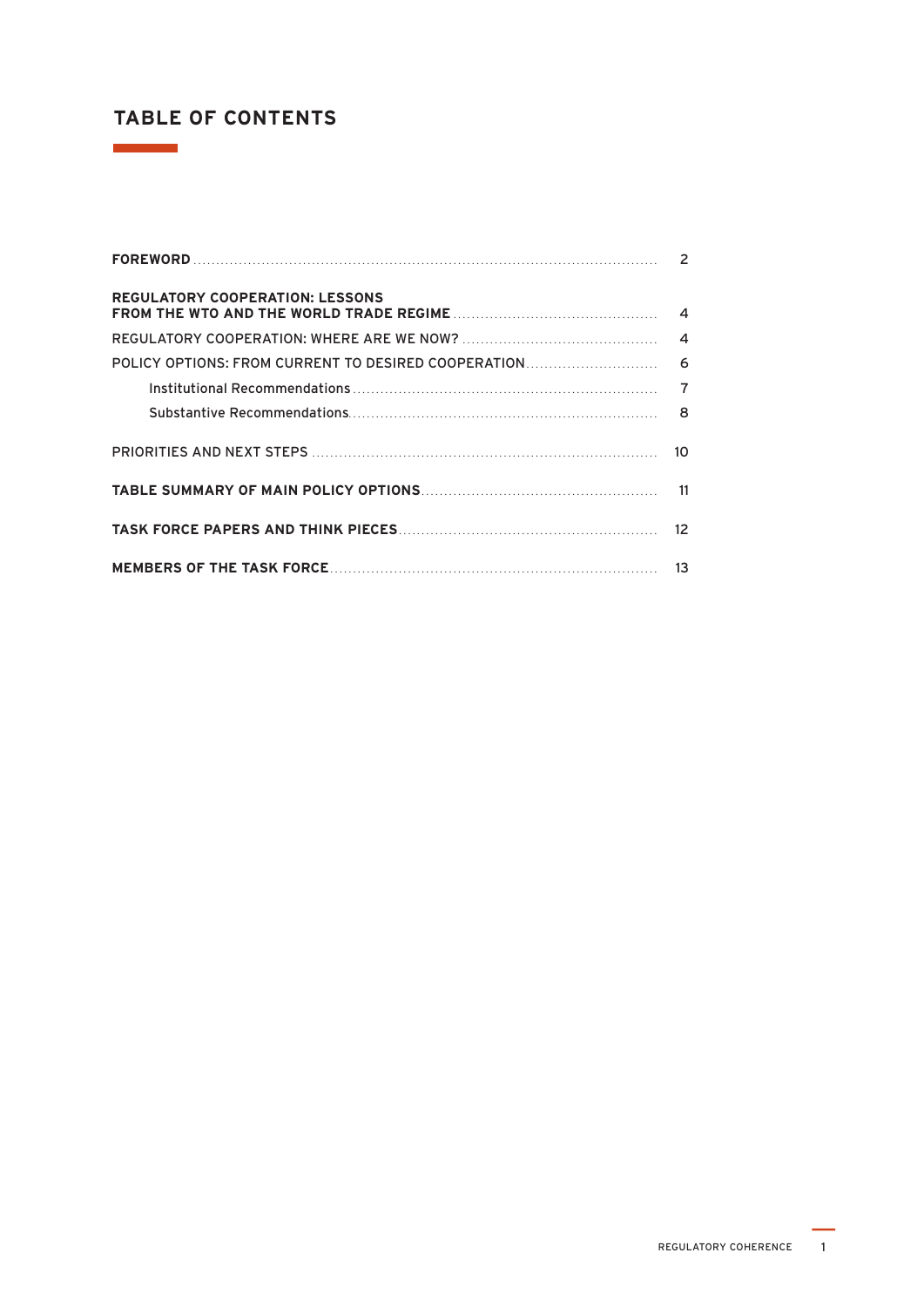

## **FOREWORD**

The objective of the Task Force on Regulatory Systems Coherence was to advance concrete proposals aiming to bring together the trade and regulatory communities. A fundamental conclusion that arose from the expert dialogue process was that the WTO would not be in position to advance its market-integrating agenda, and indeed preserve its relevance, unless it manages to achieve this. A rapprochement of the two communities is the most appropriate means for the WTO to rise to the challenge posed by the emergence of regulatory measures as the most important source of impediments to international trade and investment. WTO members certainly are aware of the challenge but have taken only limited initiatives on this front. Insofar as existing agreements span regulatory instruments, "getting to yes" has proven elusive. Work on "good regulatory practice" in the Technical Barriers to Trade Committee and the long-standing effort to agree on greater specificity as regards disciplines on domestic regulation of services in the General Agreement on Trade in Services has yet to generate an outcome. Provisions encouraging the conclusion of mutual recognition agreements have not been effective.

Discussions on international regulatory cooperation are occurring outside the ambit of the WTO. Such cooperation occurs between small groups of countries with similar preferences and goals. The creation of the Canada-US Regulatory Cooperation Council is a recent illustration; a similar mechanism is called for in the Comprehensive Economic and Trade Agreement that has been negotiated between Canada

and the European Union. These initiatives demonstrate a willingness to bring together regulators and to consider the trade-impeding effects of differences in regulatory regimes. The challenge that trade officials, regulators, stakeholders, and academics face is to identify approaches that offer the prospect of improving regulatory outcomes while reducing the trade-impeding impacts of regulatory differences.

The policy options are deliberately limited in the sense that they centre on what could be done in the WTO, taking as given the institution as it exists today. The discussion and recommendations draw on analysis and suggestions that emerged from the deliberations of the Task Force. The aim is to advance realistic proposals that build on the current institutional framework. The key premise is that non-discrimination, the basic WTO norm that applies to trade policy, cannot address the cost-raising effects of differences in regulatory regimes. Non-discrimination equates conditions of competition between domestic and imported goods. This does not address the problem in that it is differences in regulatory standards that impede market access. When it comes to regulatory policies, deeper integration is needed. This can take the form of harmonization, mutual recognition, or agreement that regulatory regimes pursue the same goals and that enforcement mechanisms are equivalent, thus allowing goods and services to flow freely across the border of the participating jurisdictions. Deep integration instruments in practice are currently limited to agreements between like-minded countries ("clubs") that have similar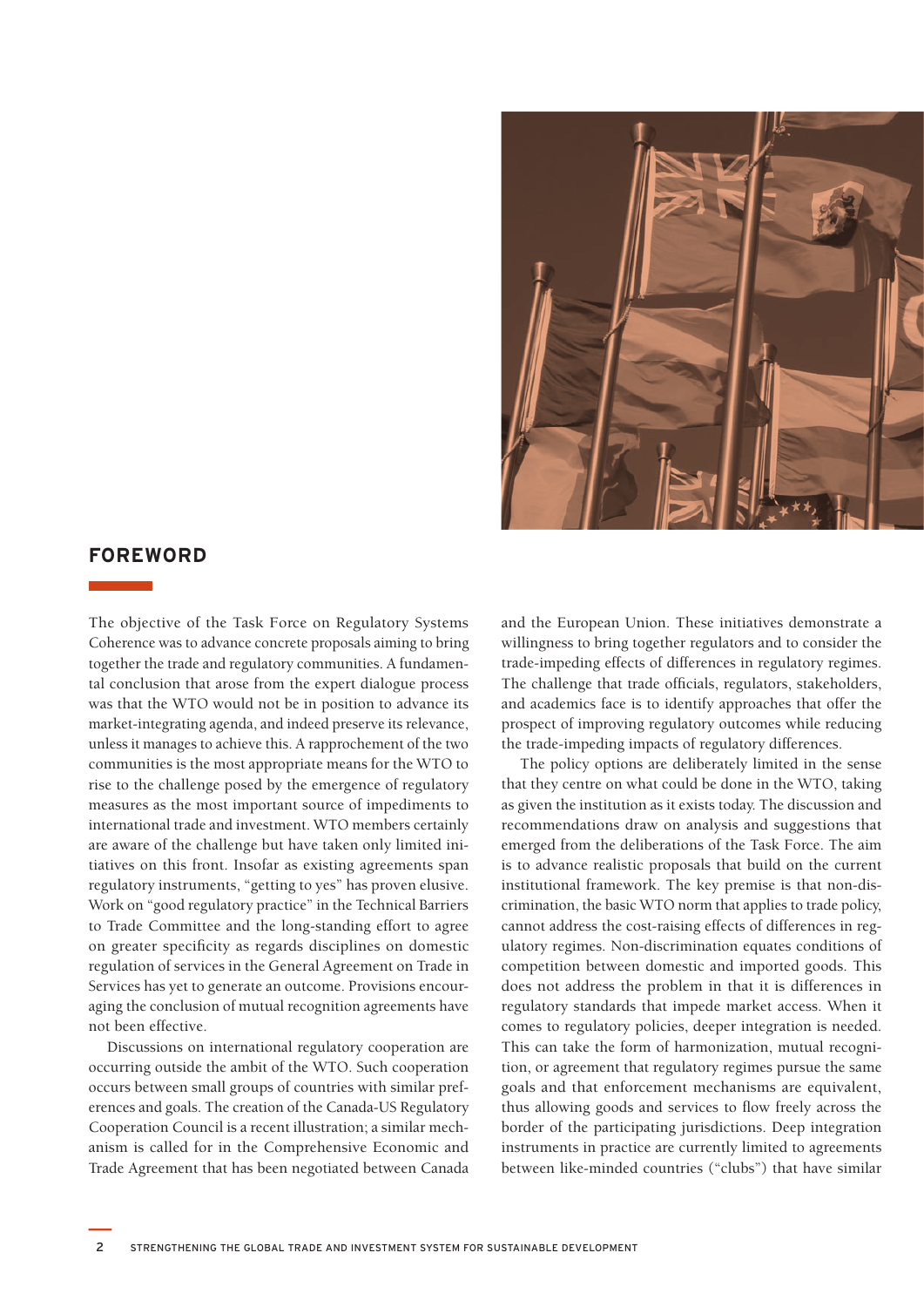

levels of institutional capacity. Thus, in many policy areas international cooperation that is aimed at reducing the market-segmenting effects of differences in regulation can only occur among clubs.

This insight has a number of implications for the WTO. One is that an important role the WTO can play is to facilitate the flow of information between different clubs and the broader WTO membership. Currently, non-members of clubs have very little information about club-based regulatory cooperation. Providing such information is a public good that the WTO could help deliver. The policy options envisage going beyond this and encouraging WTO members to supply more "reasoned" transparency: a commitment by governments to spell out what they are seeking to achieve with a regulatory measure. Greater multilateral awareness of the reasoning behind specific instances of regulation, and the experience with implementation, might encourage countries to adopt similar approaches. More generally, greater willingness and effort to discuss instances of regulatory cooperation in club settings could help create an "osmosis" mechanism that will support a gradual multilateralization of initiatives that governments determine to be in their interest.

The policy options draw on deliberations by the E15 Task Force on Regulatory Systems Coherence, composed of leading experts and practitioners from around the world. Members were asked to provide think pieces focusing on the interface between trade and regulation from different perspectives. These papers formed the basis for discussion at two meetings

that helped to better understand the problems posed by regulatory differences, the scope that exists for improved regulatory cooperation, and alternative approaches that can be pursued by countries to cooperate in regulatory areas.

As co-conveners of this E15 Task Force, we are convinced of the need for greater deliberation on the interface between trade policy and domestic regulation. The discussions and papers that were generated by the Task Force are an initial contribution to what we believe will be a critical policy and governance debate on a topic that will be central to the continued relevance of the WTO in the years to come.

 $77-77$ 

**Ricardo Meléndez-Ortiz** Chief Executive, ICTSD

**Richard Samans**  Managing Director and Member of the Managing Board, World Economic Forum

**Bernard Hoekman** Professor, Robert Schuman Centre for Advanced Studies, European University Institute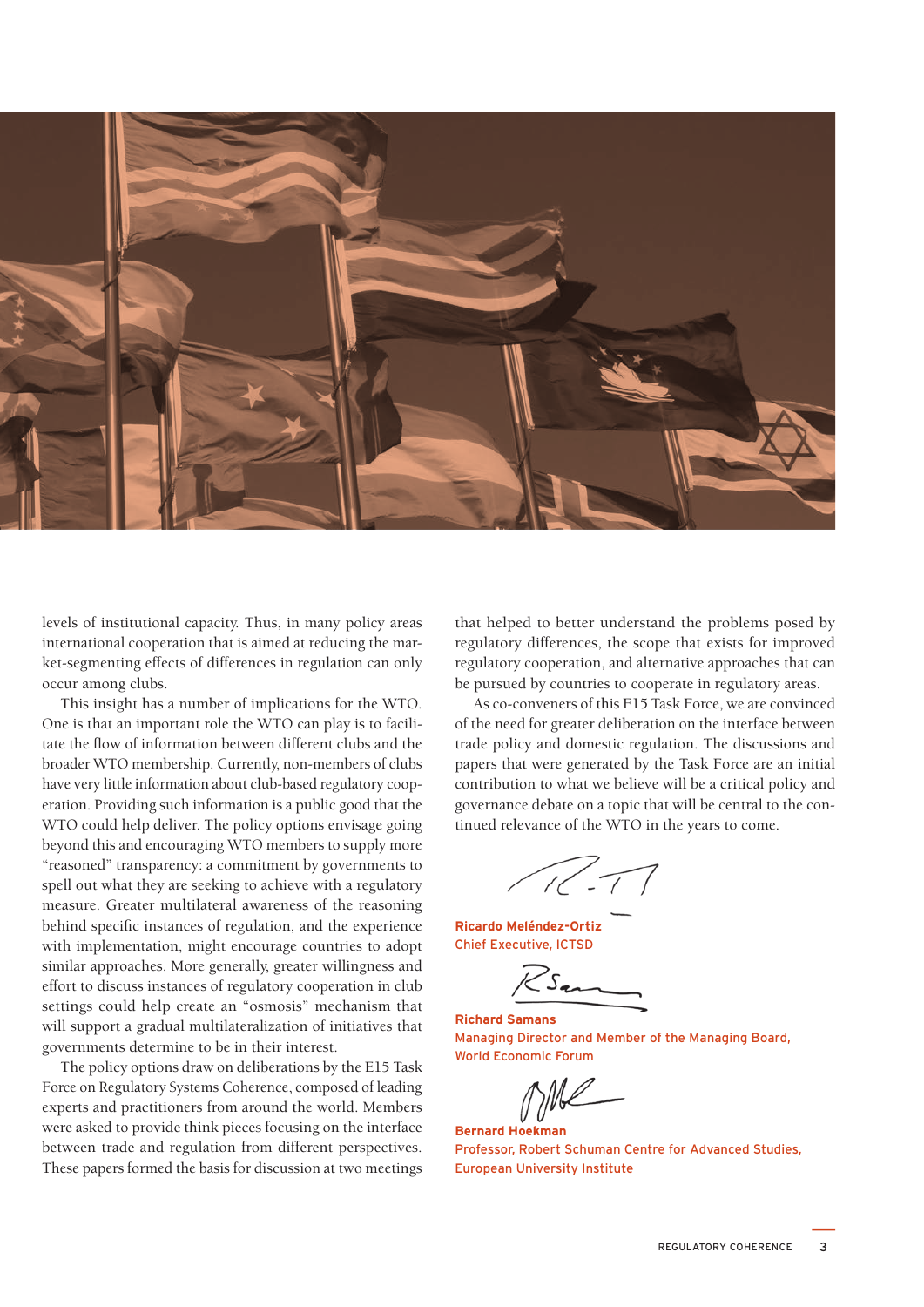# REGULATORY COOPERATION: LESSONS FROM THE WTO AND THE WORLD TRADE REGIME

T**RADE FRICTION TODAY IS LARGELY DUE TO REGULATORY DIVERSITY AS CONTEMPORARY MARKETS ARE CHIEFLY SEGMENTED THROUGH NON-TARIFF BARRIERS. THE FOCUS OF THE POLICY OPTIONS IS ON REGULATORY COOPERATION AND REGULATORY COHERENCE IN THE CONTEXT OF THE WORLD TRADING SYSTEM. WHEREAS THE FIRST TERM DENOTES THE PRESENCE OF AN INTERNATIONAL ELEMENT, THE SECOND IS TAKEN TO DESCRIBE THE QUALITY OF DOMESTIC REGULATORY PROCESSES.** 

The intensity of cooperation can vary: on one end of the continuum it could be an agreement to talk and on the other it could lead to the adoption of common standards or the recognition of regulatory processes as equivalent. Within this range, the extensive margin is understood as the number of players involved and the intensive margin as the intensity of cooperation between players. Diverse regulatory approaches across sovereignties are partly driven by political economy as well as distinct social preferences and priorities. The key questions are the following. Why promote either or both regulatory cooperation and coherence? And in follow-up, what are the instruments or mechanisms that can best help ease the tensions resulting from the expression of asymmetric policies?

To address these issues, ICTSD, in partnership with the World Economic Forum, convened a group of experts as part of the E15Initiative. The European University Institute joined forces in this endeavour. The mandate was to propose solutions to improve the world trade regime. A bottom-up approach was privileged, since a top-down angle has innate limitations due to the countless variations cooperation can take. This approach sought to identify areas where problems have arisen due to a lack of cooperation and also enquire into existing mandates for cooperation in the WTO and in preferential trade agreements (PTAs). Armed with this knowledge, the Task Force assessed the distance between present and desired levels of cooperation. This assessment provides the basis on which the options presented herein are outlined.

Two aspects of the work deserve to be underlined. First, cooperation involves the gathering of the trade and regulatory communities, which operate insulated from each other in many domestic and international settings. A guiding principle has been to advance proposals that aim to bridge this gap. Second, the world comprises heterogeneous players of drastically different administrative capacities. Developing countries especially may find it difficult to implement some of the options. The need for capacity building is thus underscored, and existing WTO instruments, most prominently Aid for Trade, can facilitate this effort.

# **REGULATORY COOPERATION: WHERE ARE WE NOW?**

The aim is to provide input to the WTO regarding the manner in which it could better serve its current and anticipated workload. This trade perspective, however, is not exhausted within the confines of the current WTO mandate or regime. Indeed, there are numerous initiatives focusing on regulatory cooperation that take place outside of the WTO, either formally within PTAs or informally. As can be expected, there is considerably more activity and intensity at the PTA level, especially when these agreements have been concluded between homogeneous players.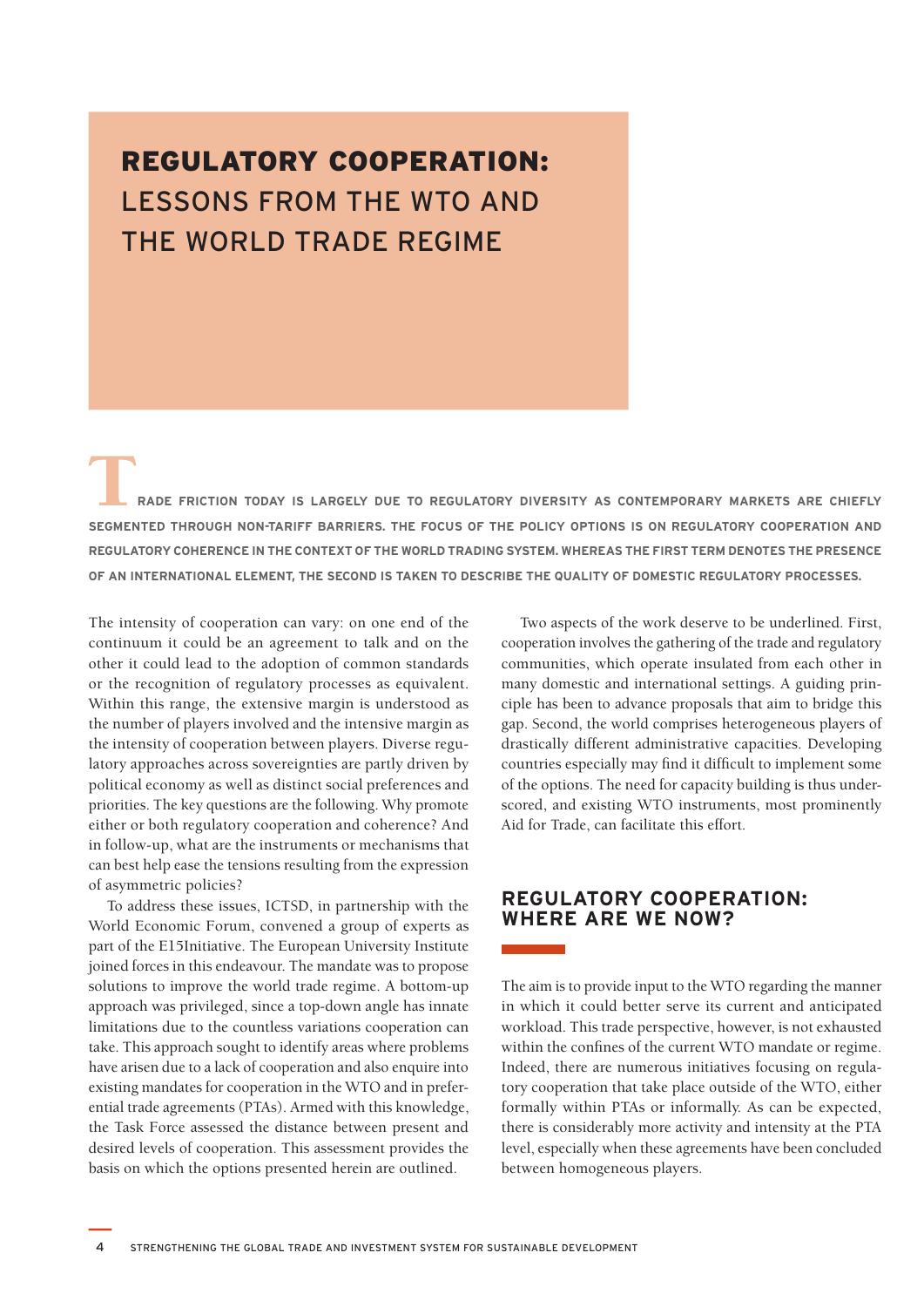The baseline adopted by the Task Force on Regulatory Systems Coherence is cooperation in the context of two multilateral agreements: the Agreement on Technical Barriers to Trade (TBT) and the Agreement on Sanitary and Phytosanitary (SPS) Measures. These are the most far-reaching examples of regulatory cooperation in the WTO. The issue of regulatory cooperation has also occupied negotiators within the framework of the General Agreement on Trade in Services (GATS) but the process is yet to produce tangible results.<sup>1</sup>

#### REGULATORY COOPERATION IN THE GATT

In the GATT world, commitments on regulatory barriers were mainly intended to ensure that tariff reductions would not be circumvented through the substitution of policy instruments. Following the founding of the WTO and the declining role of tariffs, disciplines on regulatory barriers have a different function: they are market-integrating devices. The basic recipe under the GATT for addressing non-tariff barriers is non-discrimination, which conditions market access on the capacity to meet standards unilaterally decided by an importing state. It has nothing to say about the quality of the regulatory intervention or on regulatory diversity.

#### REGULATORY COOPERATION IN THE WTO

The WTO contract allows for new avenues to integrate beyond non-discrimination. The TBT and SPS Agreements provide a mix of disciplines that promote recognition of the (negative) impact that the unilateral exercise of regulatory authority may entail. The WTO, through the disciplines imposed by these two agreements, addresses the quality of regulatory intervention. Moreover, members are not free to adopt any measure they deem appropriate even if it is applied in a non-discriminatory manner.

The agreements — which cover a subset of regulatory activity dealing with important issues of public health, food safety, and consumer and environmental protection — do not require from WTO members that they adopt first best policies. Nonetheless, for policies coming under the purview of these agreements, when WTO members act unilaterally they must adopt the measure least restrictive on trade and base it on international standards (if relevant). They must ensure that transparency has been observed and allow intervals between the publication and entry into force of measures. WTO members are encouraged to rethink the merits of an intervention, assess its impact, and explore alternatives, all under a recent initiative entitled Good Regulatory Practice. They are also encouraged to sign mutual recognition agreements or harmonize their rules. However, recognition agreements are routinely signed between homogeneous players (often in the context of PTAs) and few participants prepare harmonized standards for the world. Non-discrimination thus largely

remains the baseline for integration at the multilateral level among the majority of members. The unilateral definition of policies continues to be the mainstream scenario, with cooperation relegated to best endeavours.

#### REGULATORY COOPERATION WITHIN PREFERENTIAL TRADE AGREEMENTS

While PTAs originally addressed classic trade barriers, they have evolved into mechanisms that seek to promote regulatory cooperation, which can be achieved with greater ease between a subset of the WTO membership. The most far-reaching examples of cooperation are between homogeneous players although they are not exclusively between such players. Homogeneity is a facilitating factor, not a *conditio sine qua non.*

Noteworthy examples of regulatory cooperation among homogenous partners include: the Canada-US Regulatory Cooperation Council, which is active in discussing standards and reducing friction resulting from regulatory divergence; and the Trans-Tasman Mutual Recognition Agreement, which includes, *inter alia*, cooperation between Australia and New Zealand in food standards upstream of national legislative processes. There are also examples of recent PTAs that mainly focus on regulatory cooperation, such as the Transatlantic Trade and Investment Partnership (TTIP). The parties engaged in the negotiations have a long history of regulatory cooperation — both along formal as well as informal channels, such as the Transatlantic Business Council (TABC) and the Transatlantic Consumer Dialogue.

Regulatory cooperation between heterogeneous players is often more targeted on specific product categories. Examples include: the EU-China Regulatory Cooperation Framework, an initiative that centres on non-food product safety; and a mutual recognition agreement signed between China and New Zealand, with a focus on accreditation and conformity assessment procedures for electronic products. There are also initiatives with wider content (i.e. not *a priori* limited to a narrow examination of products) between heterogeneous players. The EU has chapters on regulatory cooperation in the successor agreements to the Lomé Convention. They typically involve best endeavours clauses, however, with no binding obligations.

> Cooperation involves the gathering of the trade and regulatory communities, which operate insulated from each other in many domestic and international settings.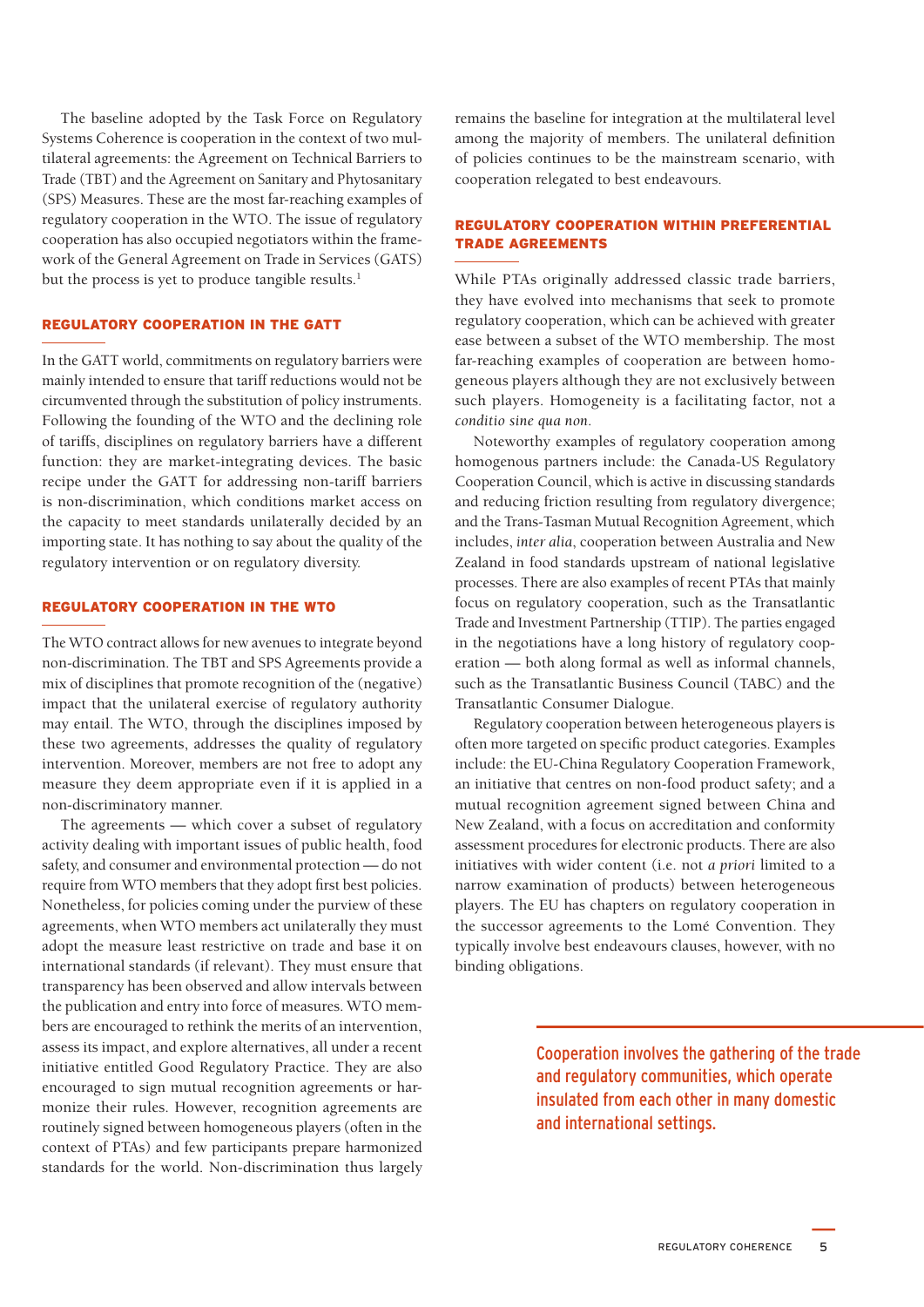#### **BOX 1** | Options from the Task Force think pieces

The Task Force commissioned think pieces authored by group members on select issues that were considered to deserve additional in-depth discussion. These think pieces cover much of the emerging picture on initiatives focusing on regulatory cooperation taking place within and outside of the WTO. As is the case with the Task Force policy options, the authors advance options that could see the light of day in the current regime without any need to move to a new multilateral institutional framework.

- *Recommendation L is a proposal for model requlatory cooperation* developed by UNECE. The focal point is the concept of common regulatory objectives (CROs). CROs will be jointly drafted by regulators in a given sector and will address legitimate objectives such as public health and safety, environmental protection, etc. CROs will be defined with reference to international standards, when applicable, and will contain references on conformity assessment. They will also include surveillance mechanisms to ensure that agreements have been implemented. Recommendation L takes a bottom-up approach, which may make it easier to implement in environments with heterogeneous players such as the WTO (Arvius and Jachia 2015).
- *Variable geometry is the institutional setting that can best promote regulatory cooperation* within the WTO. Plurilateral and critical mass agreements can be issue-specific (which may be necessary on occasion to promote regulatory cooperation); they can promote transparency to a greater extent than PTAs; they may lead to less trade diversion; and, they maintain the link to dispute settlement under the WTO. The role of the

WTO is to monitor progress in the clubs and upgrade where possible issues of cooperation to the multilateral level. Transparency in the short term may lead to legally binding agreements in the medium-to-long term. The WTO will become the facilitator of this process and eventually the depositary institution for agreements (Bollyky 2015).

- *Aid for Trade could be used as an instrument to promote regulatory cooperation* if a change in focus is agreed. Financing should privilege projects aiming to address, amongst others, competitiveness, investment, intellectual property, and the transfer of know-how. Regulatory cooperation is important because of the ongoing "servicification" of manufacturing, which is increasingly becoming global because of the emergence of global value chains. Services are quite regulated and unless some cooperation is guaranteed the process risks being heavily burdened (Cattaneo 2015).
- The US has recently taken decisive initiatives to pro*mote regulatory cooperation*. Mechanisms have been adopted that will enable the US to assess the impact of its measures on trade, and also to review measures that it deems unnecessary (excessively restrictive) in order to reach stated objectives. The US wishes to promote a similar approach across its (major) trading partners. It has moved towards establishing a framework for intensive regulatory cooperation with Canada and Mexico and is developing a comparable framework with its transatlantic partners (Charnovitz 2015).
- *The OECD has developed a typology of regulatory* cooperation.<sup>2</sup> Gains from cooperation include not only

#### CLUBS WITH OPEN DOORS

WTO plurilateral agreements are clubs with open doors. They can be formed by a subset of the WTO membership provided that the remaining members have acquiesced to a demand to this effect. There is thus some *ex ante* control on their subject matter. They constitute yet another club approach to integration. However, their practical relevance to date has been limited to the liberalization of the government procurement market. In addition, critical mass agreements constitute a negotiating technique to reduce the impact of free riding. Unlike plurilaterals, they have no institutional underpinning in the Agreement establishing the WTO.

## **POLICY OPTIONS: FROM CURRENT TO DESIRED COOPERATION**

The policy options aim to cover as much as possible of the distance between the current level of cooperation at the WTO and an assessment on the part of the E15 Task Force of the desired level of regulatory cooperation. They concern transparency in the formulation of policies, the interaction between affected parties when preparing and adopting measures, and the establishment of fora where these discussions can take place.

Policy proposals can be helpful only when immunized with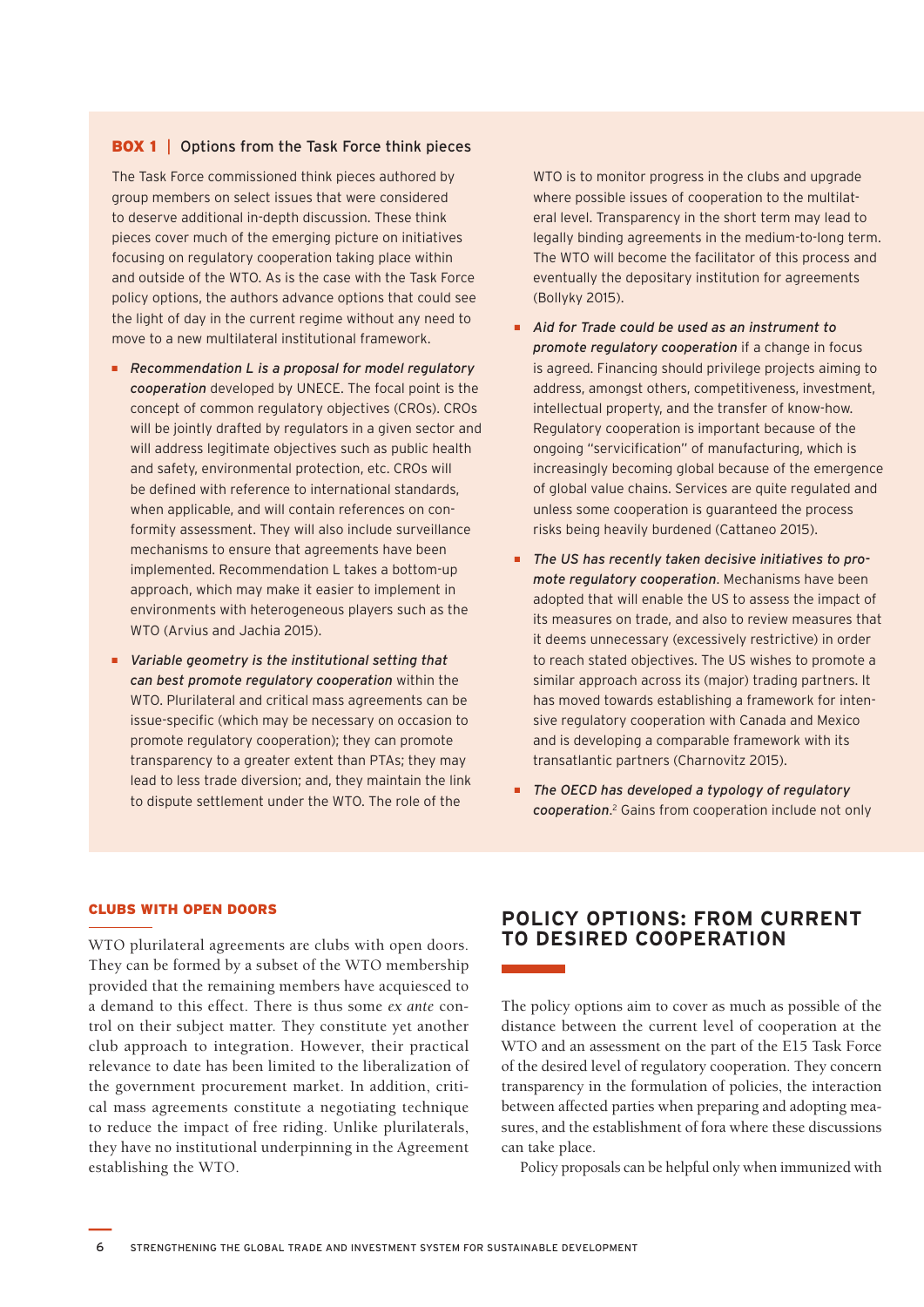economic gains but also mimicking better regulatory examples and capacity building. Countries willing to embark on this process will have to address domestic political economy concerns and be ready to face implementation costs. The choice of the intensity of cooperation will be function of a cost-benefit analysis (Kauffmann and Malyshev 2015).

- *The emergence of global value chains has contributed to the proliferation of private standards*, since they are an appropriate manner for the transnational corporations that dominate these value chains to discipline the supply of inputs. Developing countries in particular face an uphill struggle, as they are requested to comply with standards that they do not have to observe in the WTO. The organization should clarify the relevance of its own legal arsenal on private standards and move away from the current "fragmented" framework where discussions take place in parallel in different WTO committees (Thorstensen et al. 2015).
- *Three categories of trade costs stemming from a lack of cooperation can be identified*, which the international community should address and aim to reduce: information costs (obtaining information about regulations); specification costs (complying with regulatory standards in the export market); and, conformity assessment costs (relating to a demonstration of compliance with standards). Unilateral evaluation of the trade impact of regulations is the first, necessary step towards cooperation. Regulatory cooperation should be undertaken in circumstances that trigger a positive net benefit where the costs of maintaining domestic regulations are high (van Tongeren et al. 2015).
- *The TBT Committee is widely hailed as an example of successful cooperation at the WTO*. It is a forum where both the regulatory and the trade communities meet and communicate, as many of the issues debated are of a technical nature. Private sector engagement is essential to this work. Pragmatism is the driving force of the TBT Committee: it does not issue legally binding documents, and it does not have a specific mandate to resolve disputes. And yet it manages to agree on procedures and significantly contribute to the understanding of national policies (Wijkström 2015).
- *Substantial progress has been made at the WTO on transparency* but there is still much room for improvement in two areas. First, measurement of the trade effects of regulation is of revealed interest for WTO members yet the "culture" of measurement has not made much headway. There is sector-specific work that has been done outside the WTO, which could be of relevance in this regard (e.g. the OECD Services Trade Restrictiveness Index). Second, WTO members often lack the incentives to be transparent as they may be offering private and self-incriminating information. There could be more of a role for the WTO Secretariat as the "common agent." This could be done through existing mechanisms (e.g. the Trade Policy Review Mechanism), but new initiatives could also be designed. An obvious starting point is transparency regarding regulatory activity within PTAs: there is at best uncertainty regarding what they should be reporting following multilateral review of notified PTAs by WTO bodies (Wolfe 2015).

a heavy dose of realism. There is often a trade-off between ambition and realism, and a guiding principle of the Task Force has been an attempt to maximize both values to the extent feasible. The options are thus as close as possible to a first best solution, having evaluated the pros and cons of alternatives. It should further be underscored that the objective is to design solutions that can find application across the board and not simply between a set of homogeneous players. A key challenge for the multilateral trading system will be to keep the WTO umbilical cord tight while introducing mechanisms that facilitate an eventual multilateralization of effective regulatory cooperation within clubs.

The recommendations are divided into institutional and substantive categories. The former are dedicated to issues

regarding who participates and under what conditions. The latter focus on a selection of issues that have captured the minds of the regulatory and trade communities. They concern the improvement of existing mechanisms and obligations.

## **INSTITUTIONAL RECOMMENDATIONS**

#### **CLUBS**

To date, it has proven impossible to conclude multilateral agreements on "pure" regulatory issues. Meanwhile, agreements covering regulatory matters are routinely negotiated in the context of PTAs. Since it is regulatory barriers that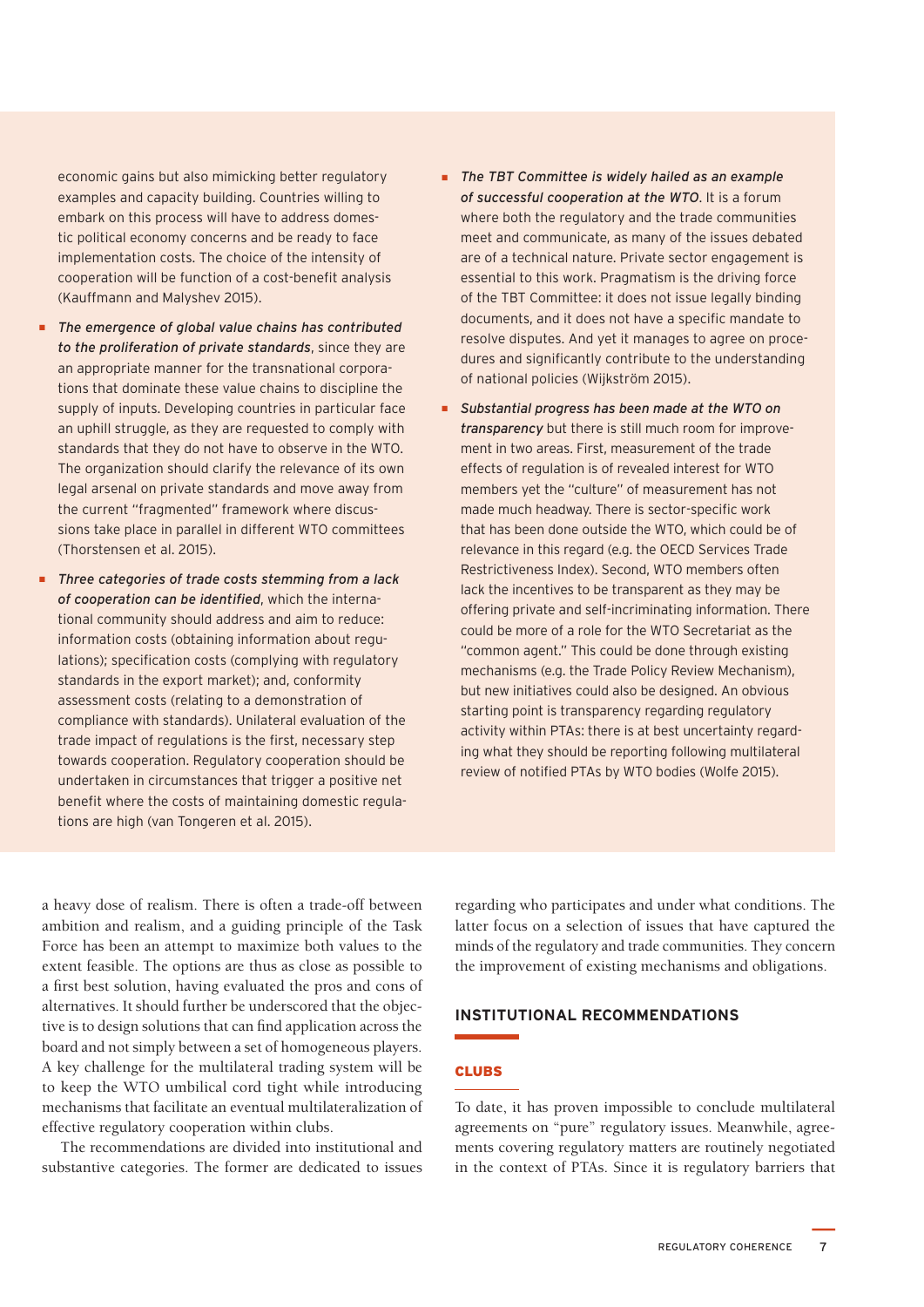segment markets today, recourse to this type of arrangement is likely to continue. Moreover, intense regulatory cooperation is mainly observed among like-minded players for whom reaching consensus on preferences is easier to achieve. The promotion of plurilateral agreements (PAs) and critical mass agreements ahead of PTAs should thus figure high on the WTO agenda. Simultaneously, cooperation on matters of consultation and transparency, for example, should continue on a multilateral basis.

 A key challenge for the multilateral trading system will be to keep the WTO umbilical cord tight while introducing mechanisms that facilitate an eventual multilateralization of effective regulatory cooperation within clubs.

The precedent set by the Government Procurement Agreement suggests that one function of the plurilateral approach could be as an instrument to allow WTO members to deal with issues that are not yet covered by the WTO — any disciplines that are agreed among a subset of countries will not undercut existing commitments as there are none. One could imagine, amongst others, plurilaterals in the fields of investment protection or the coordination of monetary policies. PAs could also be signed in areas already covered by the WTO mandate should a subset of members wish to further the agenda (e.g. services, trade facilitation). From a WTO perspective, there is a clear advantage to plurilaterals over PTAs: since clubs are necessary to dismantle regulatory barriers, it is in the interest of the WTO to monitor developments in this realm. The WTO should become some sort of osmosis mechanism that will select the issues or agreements at the plurilateral level that could be multilateralized.

#### POLICY OPTION 1 – Promote recourse to plurilateral agreements

■ The WTO should actively promote regulatory cooperation within clubs and develop mechanisms that enable the multilateralization of clubs-only agreements. In this respect, the establishment of PAs should be sanctioned unless WTO members representing a combined threshold of world trade (e.g. 20%) are opposed. The WTO should particularly encourage PAs that deal with issues that do not come under the existing mandate, and it should also increase the flow of transparency from clubs to the organization.

#### EASIER ACCESS FOR BUSINESS

A consistent grievance expressed by business is that it does not have easy access to the various WTO committees. Its concerns are not heard and as a result policies that are supposed to regulate business behaviour are designed without any input from the most interested stakeholder. The WTO should take the initiative of inviting business interests to participate when regulatory issues of concern to their operations are being addressed. The easiest way to achieve this is through an extension of the observer status to business representatives.

#### POLICY OPTION 2 – Open the WTO to business interests

■ Business interests should be in a position to continue voicing their concerns, especially in the TBT and SPS Committees. Their participation should be encouraged and requests for observer status should not be refused except for compelling reasons to be transparently communicated. In designing this status, the WTO could be inspired by the Industry Advisory Committee of the OECD or the Business Advisory Council of APEC. Business representation should not be confined to areas covered by the TBT and SPS Agreements.

## **SUBSTANTIVE RECOMMENDATIONS**

#### **TRANSPARENCY**

Transparency obligations in the TBT and SPS Agreements are the most far-reaching in the WTO regime: one-stop shops, enquiry points, and intervals between the preparation and adoption of measures constitute important innovations. Regulation, however, extends to areas not covered by these agreements and the first substantive recommendation is to consolidate all such innovations in one new provision (or agreement) on transparency.

In addition, there are three areas where improvements to the transparency obligation can be achieved: what the membership should be transparent about; how much information should be provided; and, when the transparency obligation should kick in. WTO members should be required to provide *ex ante* evaluations of the trade impact of their regulations. They should also observe "reasoned" transparency, which demands that government officials offer explicit explanations for their actions and show why an alternative course of action may have been rejected. Both of the above will result in closer interaction between the regulatory and trade communities of the intervening WTO member. Finally, the business community and civil society should be implicated in the process at an early stage, as transparency should be all-inclusive. This obviously takes an internal and not a strictly international trade dimension.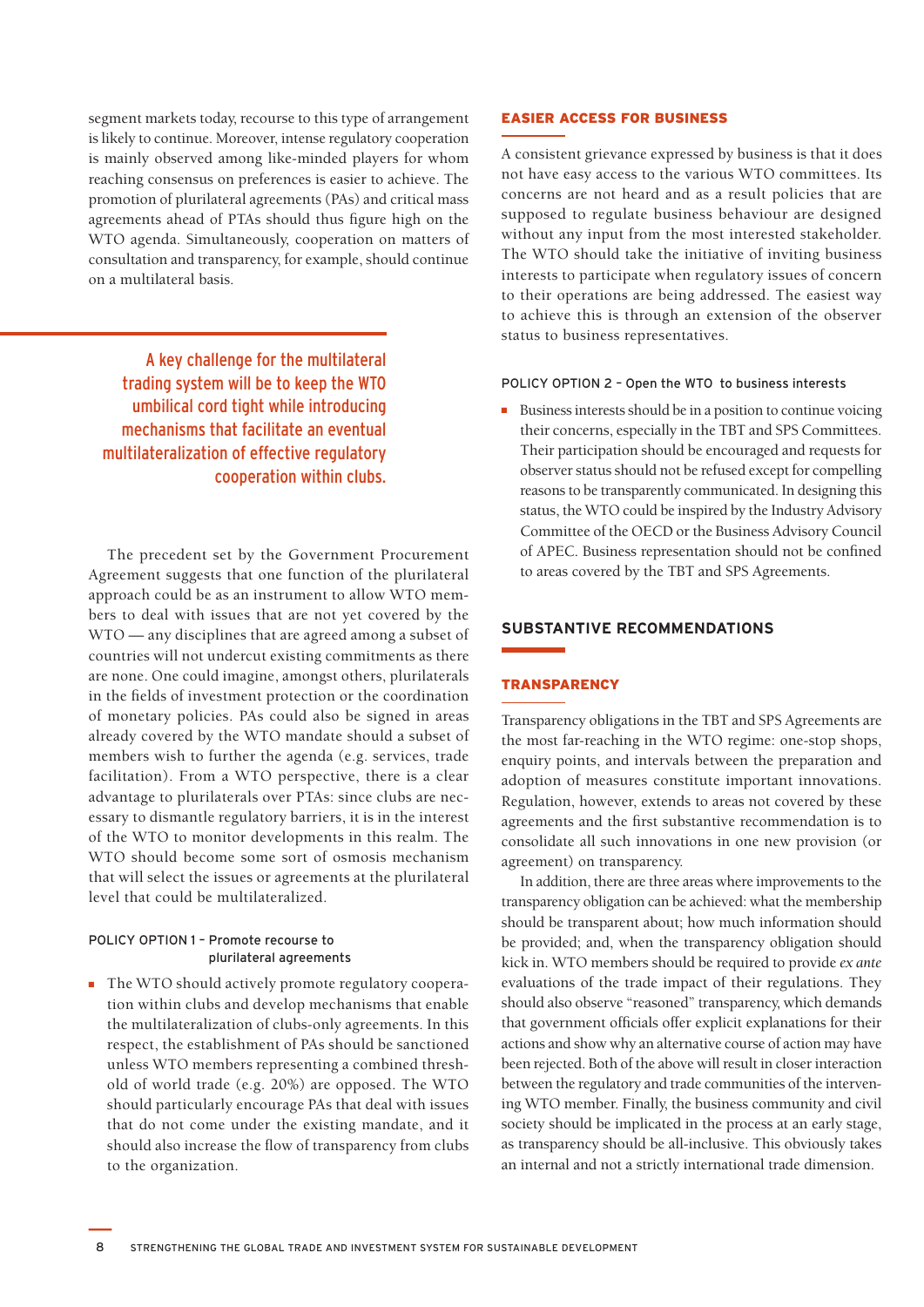#### POLICY OPTION 3 – Strengthen and consolidate transparency disciplines

■ The current transparency obligation must be consolidated and further strengthened in five directions: (i) there should be a "mapping" of national mechanisms that are intended to provide transparency with respect to national regulatory processes; (ii) WTO members should notify all adopted measures, whether based on international standards or not; (iii) they should explain the rationale behind their measures ("reasoned transparency"); (iv) they should involve affected parties (business and other stakeholders) at an early stage in the process; and (v) they should use the reasonable interval between publication and entry into force of a measure to fine-tune the regulation so that it represents a balanced trade-off between genuine regulatory concerns and an effort to minimize the resulting trade impact.

#### ASSESSING THE TRADE IMPACT OF REGULATIONS

*Ex ante* assessments of the trade impact of regulation may overestimate or underestimate correlations with other factors that influence the trade outcome. It is thus useful to accompany these exercises with *ex post* evaluations. The initiative to conduct *ex post* assessments should not be entrusted (at least not exclusively) to the original regulator. The idea would be to produce credible evidence regarding the operation of a measure. This recommendation may prove difficult to implement for developing countries with limited administrative capacities. To overcome this hurdle, the more advanced bureaucracies should be prepared to share their experiences and engage in capacity building. This is where the Aid for Trade initiative can contribute towards enhancing the level of regulatory dialogue between WTO members.

#### POLICY OPTION 4 – Conduct *ex post* evaluations of the impact of adopted measures

■ The original *ex ante* assessment of the trade impact of a regulation should be accompanied by an *ex post* assessment of the adopted measure. To the extent that discrepancies between the expected outcome and the observed impact exist, national administrations could revise their *a priori* assumptions so as to design more efficient regulations in the future.

## IMPLEMENTATION OF INTERNATIONAL STANDARDS

Harmonization makes sense under a particular set of conditions — e.g. the presence of network externalities (when the value of a product or service is dependent on the number of persons using it). It would be far more preferable to strive for other integration instruments such

as recognition. Such instruments, however, require trust with regard to future activities, which is hard to imagine between unlike players. Harmonization, on the other hand, only calls for the implementation of agreed norms. TBT and SPS disciplines require recourse to international standards to the extent that they are appropriate in light of the objective pursued by WTO members. There is room for improvement in two respects. First, the notion of international standard should be clarified in the manner suggested below in order to limit discretion on the part of panels. Second, the current allocation of the burden of proof may act as an incentive to neglect international standards where they could have been appropriately used. The Appellate Body ruled in a landmark case (which has since been reproduced *verbatim*) that plaintiffs carry the burden to demonstrate that a national measure is consistent with an international standard, irrespective of whether the regulating WTO member has deviated from an international standard or not. A reversal of case law will contribute towards the increased use of international standards.

#### POLICY OPTION 5 – Encourage recourse to international standards

■ Article 2.4 of TBT (and 3.1 of SPS) could be further strengthened. Besides encouraging the use of international standards in principle, it could make it clear that deviations from international standards should be justified by the deviating state. The same provision(s) should be enriched in two ways: through an explicit reference of the 2000 Decision and through the addition of an indicative list of standard-setting organizations.

> The unilateral definition of policies continues to be the mainstream scenario, with regulatory cooperation often relegated to best endeavours.

## PRIVATE STANDARDS

Private standards have mushroomed over recent years. For developing countries, which are typically "takers" of standards, this phenomenon has added to transaction costs and represents a hindrance to value chain integration. There is a high degree of uncertainty as to whether private standards are disciplined by the WTO or whether they lie outside its perimeter. Discussions have taken place in the TBT and SPS Committees, with members unable to bridge their differences. Those affected by the proliferation of private standards would like to see a harmonized solution, with the WTO emerging as a natural forum.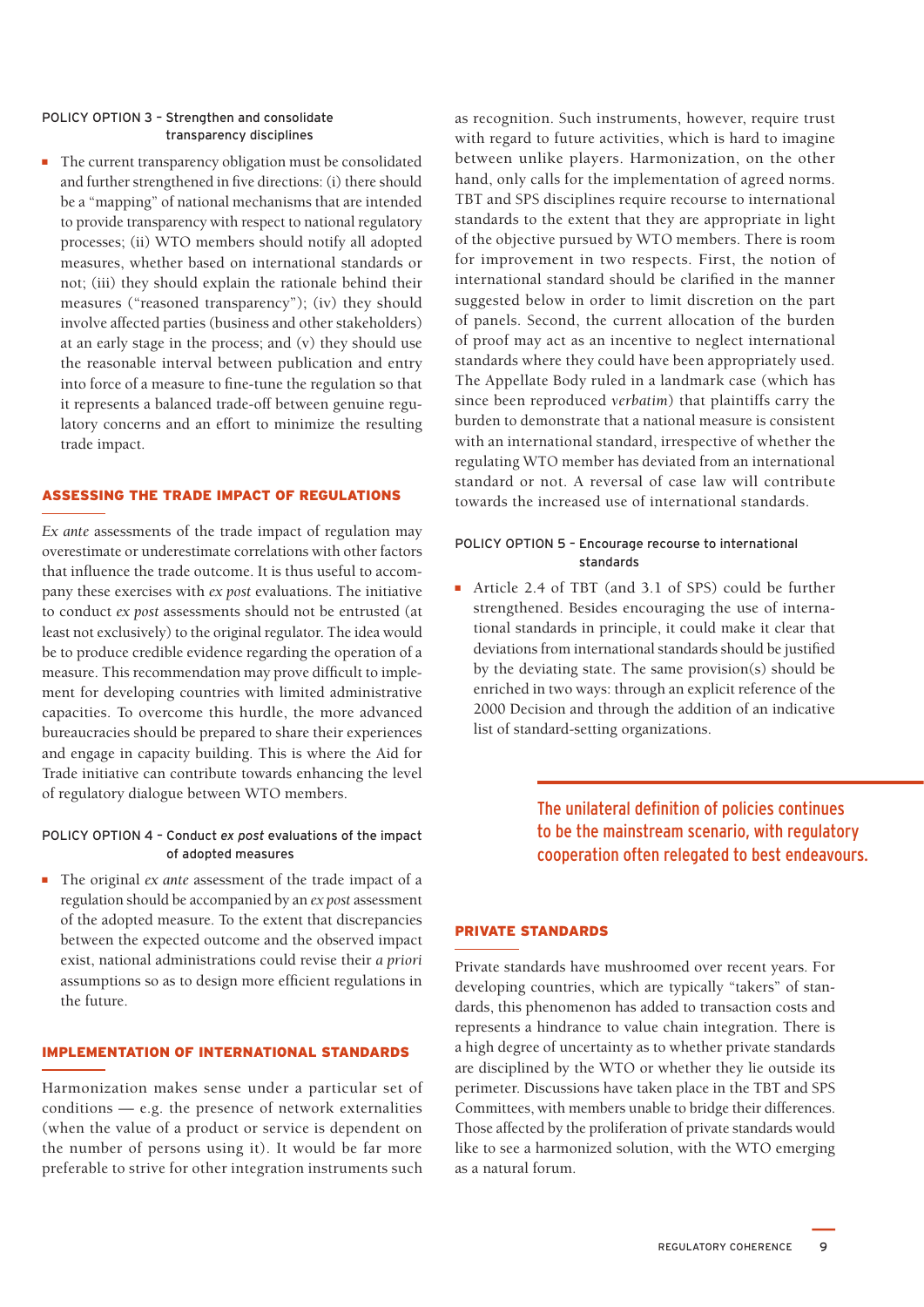#### POLICY OPTION 6 – Clarify the relevance of the WTO on private standards

The WTO should concentrate on private standards by dedicating a forum to address the issue. The institution could be inspired by prior endeavours, such as the 1971 Working Party on Border Tax Adjustments, which was established to clarify GATT law with respect to taxes that could lawfully be adjusted in a trade transaction. Instead of continuing along the current top-down approach, it would be more opportune to focus on sector-specific negotiations and try to extrapolate elements from prior successful experiences to the new sectors under discussion.

## **PRIORITIES AND NEXT STEPS**

An appropriate way to rationalize the quality of regulatory interventions at home is by looking at the best examples elsewhere and mimic them. Increased transparency at the WTO, as presented *supra*, will be a decisive step in this direction. Reasoned transparency should become a priority. It is through this mechanism that the trade and the regulatory communities will be brought around the same table, which should become one of the pillars of the WTO as it strives towards integrating markets predominantly segmented through non-tariff barriers.

#### NEXT STEPS

All the policy options are armed with realism and their sequence would not matter: the objective is an institutional innovation that promotes regulatory cooperation across the WTO membership on a sustainable basis. Current initiatives undertaken in the context of the TBT and SPS Committees should be encouraged. Yet there is no reason to be restricted to issues covered only by these agreements; they should be reproduced elsewhere, and they should also be improved.

Alternatively, the WTO could envisage establishing a Working Group on Transparency where all the proposals put forward by the Task Force could find a home for debate and deliberation. For the world community to reap new gains from market integration, it needs to understand the reasons for intervention, evaluate the different attempts to regulate comparable or similar issues, and promote the most efficient solutions. Membership in this endeavour may vary depending on various factors. The WTO should provide the common roof. It should add a function akin to an Information Exchange regime covering all forms of regulatory cooperation, and it should develop criteria for selecting issues of cooperation that can move from the club to the multilateral level.

#### Endnotes

- 1. See the E15 Expert Group on Services policy options in which proposals that address the issue of regulatory cooperation in the services sector are put forward. These include the establishment of a work programme to develop country- and sector-specific recommendations on the appropriate sequencing of international regulatory cooperation and liberalization, as well as the importance of mitigating the risk of exclusion created by regulatory cooperation among small groups of countries.
- 2. OECD. 2013. *International Regulatory Cooperation: Addressing Global Challenges.* OECD Publishing: Paris. The paper classifies eleven forms of cooperation ranging from the most stringent to the most informal: supranational institutional integration (e.g. EU); specific negotiated agreements (e.g. international treaties); formal regulatory cooperation partnerships (e.g. Canada-US Regulatory Cooperation Council); joint standard-setting (OECD, WTO); trade agreements with regulatory provisions (e.g. modern PTAs); mutual recognition agreements; transgovernmental networks of regulators (e.g. International Laboratory Accreditation Corporation); unilateral convergence through good regulatory practices (e.g. TBT, Good Regulatory Practice); recognition and incorporation of international standards (e.g. ISO); soft law principles and codes of conduct; and, informal exchanges of information (e.g. TABC).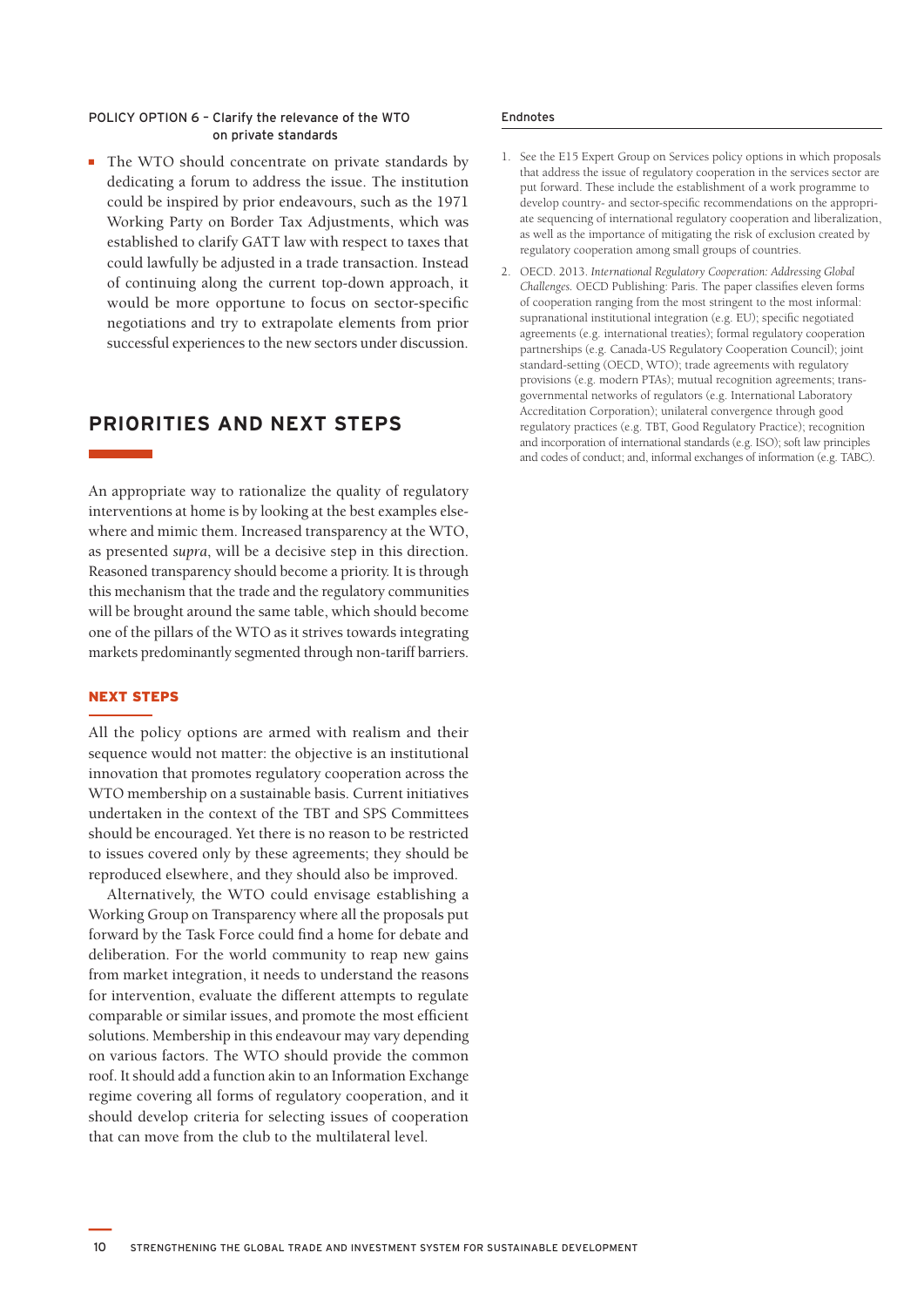## **TABLE SUMMARY OF MAIN POLICY OPTIONS**

| <b>POLICY OPTION</b>                                                                                                                                                                                                                                 | THE CURRENT SITUATION                                                                                                                                                                                                                                                                                                                                    | <b>WHAT NEEDS TO CHANGE</b>                                                                                                                                                                                                                                                                                                                                                                                                                                                                                                                                       |  |
|------------------------------------------------------------------------------------------------------------------------------------------------------------------------------------------------------------------------------------------------------|----------------------------------------------------------------------------------------------------------------------------------------------------------------------------------------------------------------------------------------------------------------------------------------------------------------------------------------------------------|-------------------------------------------------------------------------------------------------------------------------------------------------------------------------------------------------------------------------------------------------------------------------------------------------------------------------------------------------------------------------------------------------------------------------------------------------------------------------------------------------------------------------------------------------------------------|--|
| <b>Institutional Recommendations</b>                                                                                                                                                                                                                 |                                                                                                                                                                                                                                                                                                                                                          |                                                                                                                                                                                                                                                                                                                                                                                                                                                                                                                                                                   |  |
| 1. The WTO should promote recourse to pluri-<br>lateral agreements, especially in areas of<br>regulatory cooperation not covered by the<br>current WTO mandate.<br>It should increase the flow of transparency<br>from clubs (PAs, PTAs) to the WTO. | Article X.9 of the Agreement establishing the WTO<br>requires consensus voting by the WTO membership<br>for a PA to be added to the WTO legal arsenal.                                                                                                                                                                                                   | The provision needs to change in two respects:<br>1) Instead of consensus, PAs should be added unless WTO<br>members representing 20% of world trade opposes them.<br>2) An encouragement should be added that PAs focus<br>on areas not covered by the current WTO mandate, e.g.<br>investment protection, trade facilitation for services, etc.                                                                                                                                                                                                                 |  |
| 2. The WTO should open up to business inter-<br>ests, especially to transnational business<br>that might find it hard to press its views<br>through one WTO member.                                                                                  | Nothing in the current legal design stops WTO members<br>from adding business representatives to their dele-<br>gation. Nothing, however, guarantees that business<br>interests will be represented either.                                                                                                                                              | The Industry Advisory Committee of the OECD and the<br>Business Advisory Council of APEC can provide the blue-<br>print for a WTO opening to representation of business<br>interests to the various WTO committees.<br>Participation of business interests should not be con-<br>fined to areas covered by the TBT and SPS Agreements.                                                                                                                                                                                                                            |  |
| <b>Substantive Recommendations</b>                                                                                                                                                                                                                   |                                                                                                                                                                                                                                                                                                                                                          |                                                                                                                                                                                                                                                                                                                                                                                                                                                                                                                                                                   |  |
| 3. Transparency disciplines must be<br>strengthened and consolidated.                                                                                                                                                                                | Transparency is discussed in various agreements in a<br>scattered manner. It requires publication of measures<br>coming under the agreement at hand, an interval<br>between adoption and entry into force of measures<br>(under the aegis of the TBT and SPS), and enquiry points<br>where explanations regarding national measures will be<br>provided. | 1) Transparency-related obligations should be consoli-<br>dated in one agreement.<br>2) WTO members should be required to provide ex ante<br>evaluations of the trade impact of their regulation, and<br>observe "reasoned transparency" - i.e. provide explana-<br>tions about measures to be adopted.<br>3) Both business interests and civil society at large<br>should be implicated early on in the process, before final<br>decisions have been taken.<br>4) The aim of transparency should be to bring together<br>the regulatory and the trade community. |  |
| 4. WTO members should be required to perform<br>ex post evaluations of the trade impact of<br>measures adopted, and make the necessary<br>adjustments when warranted.                                                                                | There is nothing to this effect in the current agreements<br>coming under the aegis of the WTO.                                                                                                                                                                                                                                                          | A new provision to this effect needs to be introduced.                                                                                                                                                                                                                                                                                                                                                                                                                                                                                                            |  |
| 5. Recourse to international standards should<br>be encouraged.                                                                                                                                                                                      | Article 2.4 of TBT and Article 3.1 of SPS request from<br>WTO members to base their measures on international<br>standards, when appropriate.                                                                                                                                                                                                            | The two provisions should be modified so as to:<br>1) Oblige WTO members to also notify their measures<br>based on international standards:<br>2) In case of deviation from an international standard.<br>it is the deviating WTO member that should carry the<br>burden of proof for doing so;<br>3) The 2000 Decision should be added to the two agree-<br>ments and should be observed by WTO members;<br>4) An indicative list of standard-setting organizations<br>should be added.                                                                          |  |
| 6. The relevance of the WTO on private<br>standards should be clarified.                                                                                                                                                                             | There is an ongoing discussion regarding private stan-<br>dards, to date, that has led nowhere.                                                                                                                                                                                                                                                          | The WTO should establish a forum with immediate effect<br>(such as the Working Party on Border Tax Adjustments)<br>that will clarify the legal relevance of the WTO TBT/<br>SPS Agreements on private standards. Ideally, private<br>standards should come under the aegis of the two<br>agreements.<br>Instead of continuing along the current top-down<br>approach, it would be more opportune to focus on sec-<br>tor-specific negotiations and try to extrapolate elements<br>from prior successful experiences to the new sectors<br>under discussion.       |  |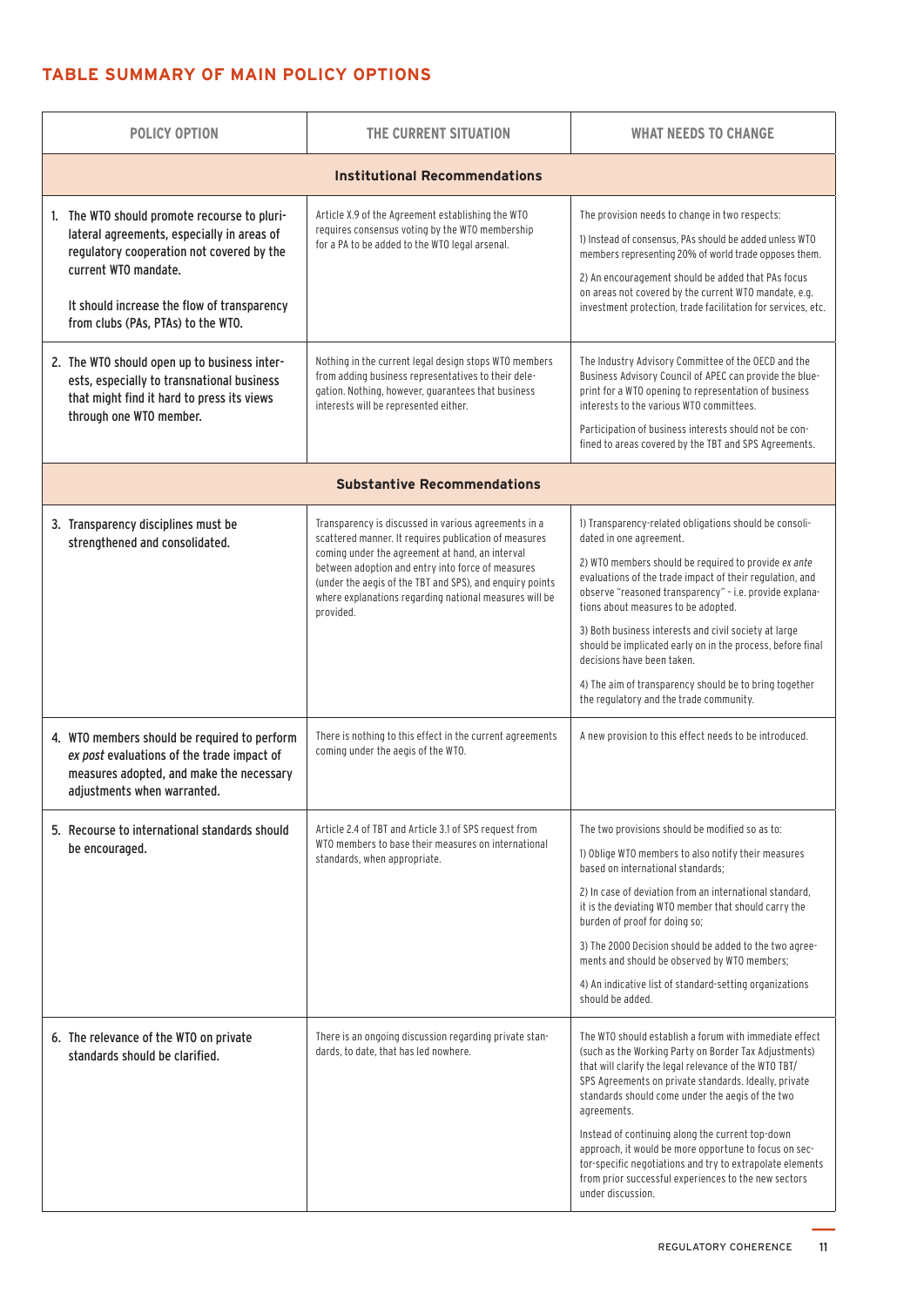# **TASK FORCE PAPERS AND THINK PIECES**

The papers commissioned for the E15 Task Force on Regulatory Systems Coherence can be accessed at http://e15initiative.org/publications/.

Arvíus, Christer, and Lorenza Jachia. 2015. *Regulatory Cooperation: A Wikihow.* E15Initiative. Geneva: International Centre for Trade and Sustainable Development (ICTSD) and World Economic Forum.

Bollyky, Thomas. 2015. *A Role for the World Trade Organization on Regulatory Coherence.* E15Initiative. Geneva: International Centre for Trade and Sustainable Development (ICTSD) and World Economic Forum.

Cattaneo, Olivier. 2015. *Promoting Greater Regulatory Coherence and Cooperation through Aid for Trade: What Could Be Done? What Role for the Private Sector and the WTO?* E15Initiative. Geneva: International Centre for Trade and Sustainable Development (ICTSD) and World Economic Forum.

Charnovitz, Steve. 2015. *US Efforts to Ensure that Regulation Does Not Present Trade Barriers.* E15Initiative. Geneva: International Centre for Trade and Sustainable Development (ICTSD) and World Economic Forum.

Hoekman, Bernard, and Petros C. Mavroidis. 2015. *Regulatory Spillovers and the Trading System: From Coherence to Cooperation.* E15Initiative. Geneva: International Centre for Trade and Sustainable Development (ICTSD) and World Economic Forum.

Kauffmann, Céline, and Nikolai Malyshev. 2015. *International Regulatory Cooperation: The Menu of Approaches.* E15Initiative. Geneva: International Centre for Trade and Sustainable Development (ICTSD) and World Economic Forum.

Mavroidis, Petros C. 2016. *Regulatory Cooperation: Lessons from the WTO and the World Trade Regime.* E15 Task Force on Regulatory Systems Coherence – Policy Options Paper. E15Initiative. Geneva: International Centre for Trade and Sustainable Development (ICTSD) and World Economic Forum.

Thorstensen, Vera, Reinhard Weissinger and Xinhua Sun. 2015. *Private Standards: Implications for Trade, Development and Governance.* E15Initiative. Geneva: International Centre for Trade and Sustainable Development (ICTSD) and World Economic Forum.

van Tongeren, Frank, Véronique Bastien and Martin von Lampe. 2015. *International Regulatory Cooperation, a Trade-Facilitating Mechanism.* E15Initiative. Geneva: International Centre for Trade and Sustainable Development (ICTSD) and World Economic Forum.

Wijkström, Erik. 2015. *The Third Pillar: Behind the Scenes, WTO Committee Work Delivers.* E15Initiative. Geneva: International Centre for Trade and Sustainable Development (ICTSD) and World Economic Forum.

Wolfe, Robert. 2015. *How Can We Know (More) About the Trade Effects of Regulation?* E15Initiative. Geneva: International Centre for Trade and Sustainable Development (ICTSD) and World Economic Forum.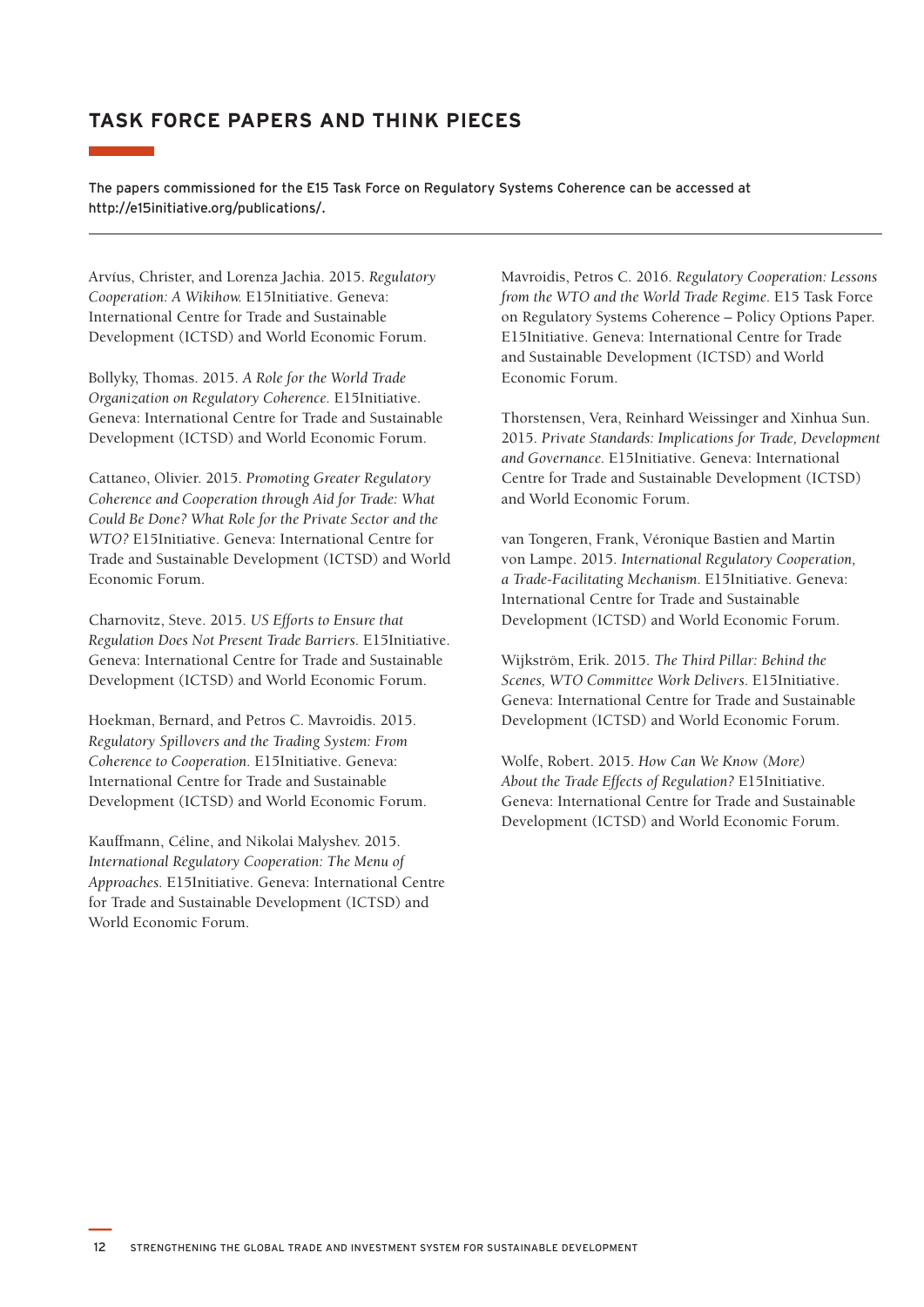# **MEMBERS OF THE TASK FORCE**

Petros C. MAVROIDIS *– Theme Leader* Professor of Law, Columbia Law School, and Visiting Professor, European University Institute (to spring 2016)

Ricardo MELÉNDEZ-ORTIZ *– Convener* Chief Executive, International Centre for Trade and Sustainable Development (ICTSD)

Bernard HOEKMAN *– Co-convener* Professor, Robert Schuman Centre for Advanced Studies, European University Institute

Christer ARVÍUS Special Advisor to the WP.6 Bureau, United Nations Economic Commission for Europe (UNECE)

Thomas BOLLYKY Senior Fellow, Council on Foreign Relations

Olivier CATTANEO Lecturer, Yale University

Cary COGLIANESE Director, Program on Regulation, University of Pennsylvania Law School

#### Sean HEATHER

Vice President, Center for Global Regulatory Cooperation (GRC) / Executive Director, International Policy & Antitrust Policy, US Chamber of Commerce

Lorenza JACHIA Head of the Regulatory Cooperation Unit, UNECE

Robert Z. LAWRENCE Albert L. Williams Professor of Trade and Investment, Harvard University

Hosuk LEE-MAKIYAMA Director, European Centre for International Political Economy (ECIPE)

#### Nikolai MALYSHEV

Head of the Regulatory Policy Division, Organisation for Economic Cooperation and Development (OECD)

Marcello MANCA

Vice President, Government & Industry Affairs, EU, UL LLC

Kevin MCKINLEY Deputy Secretary-General, International Standards Organization (ISO)

D.K. MITTAL Independent Director, Max Life Insurance Co. Ltd.

Kazuaki MIYAGISHIMA Director, Department of Food Safety and Zoonoses, World Health Organization (WHO)

Junji NAKAGAWA Professor of International Economic Law, University of Tokyo

Rafael L. NAVA Y URIBE Institutional Relations Director, Mabe

Bev POSTMA Executive Director, Food Industry Asia (FIA)

Tatiana L. PRAZERES Senior Advisor to the Director-General, World Trade Organization (WTO)

Charles F. SABEL Maurice T. Moor Professor of Law and Social Science, Columbia Law School

André SAPIR Professor, Université Libre de Bruxelles

Vera Helena THORSTENSEN Professor, Getulio Vargas Foundation São Paulo

Erik WIJKSTRÖM Counsellor, Division on Trade and Environment, WTO

Robert WOLFE Professor, Queen's University (Canada)

Longyue ZHAO Director of the China Center for International Development, Nankai University

Rashmi JOSE *– Group Manager* Programme Officer, E15Initiative, ICTSD

The experts participated in their personal capacity. The analysis and policy recommendations are not attributable to any institution with which members of the E15 Task Force are associated.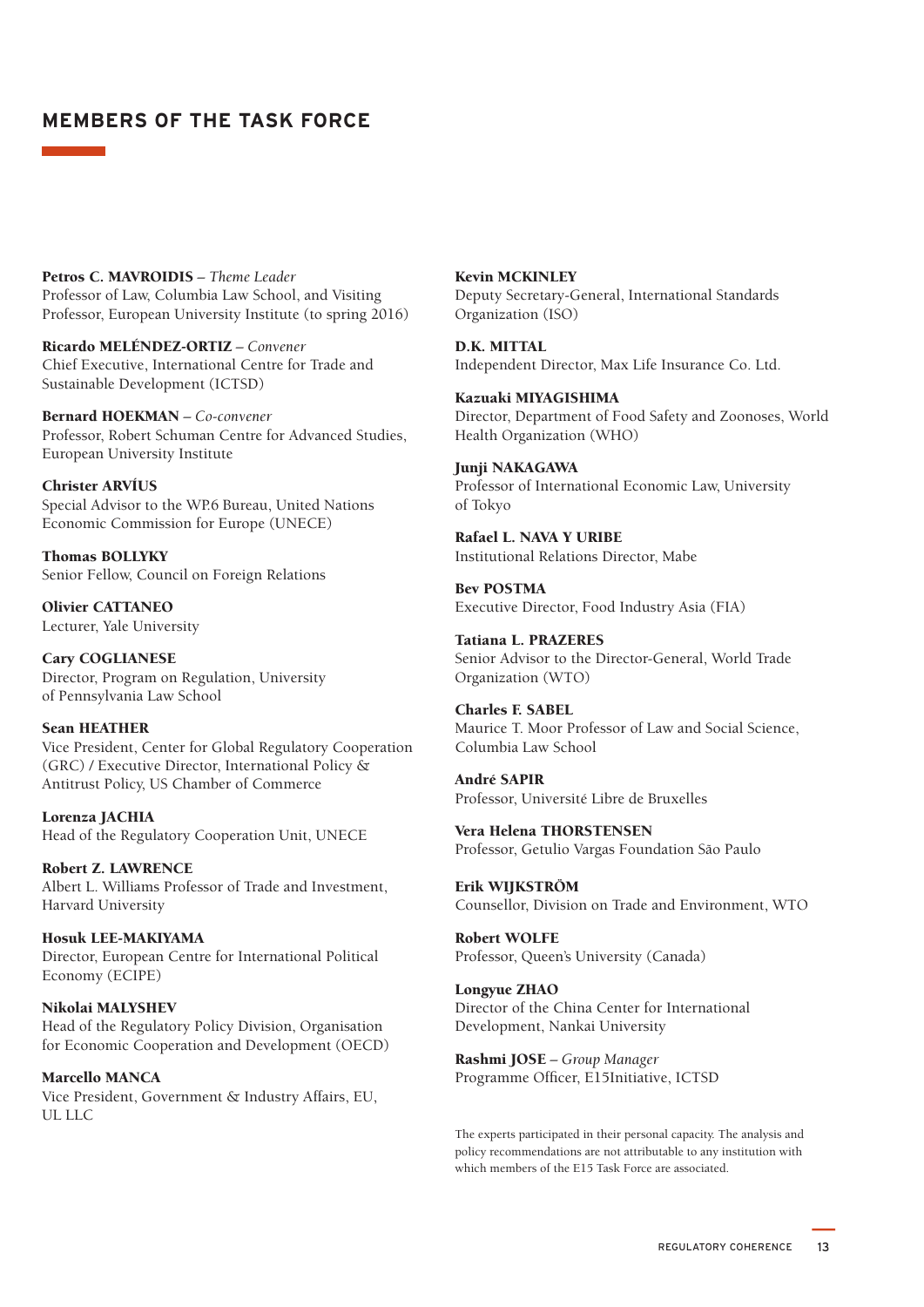## **E15 INITIATIVE: EXPERT GROUPS AND TASK FORCES**

In the quest for effective responses to the challenges faced by the global economy at this time, foremost experts were invited to contribute to 15 thematic groups as well as three task forces addressing horizontal issues. The groups met regularly between 2012 and 2015 with the goal of delivering a set of policy options on the occasion of the WTO's 20th anniversary. These options are intended to animate discussions and feed the present and future international trade and investment policy agenda for sustainable development. The full volume of policy options papers, jointly published by ICTSD and the World Economic Forum, and launched at the Forum's Annual Meeting in Davos-Klosters in 2016, is complemented with a monograph that consolidates the options into overarching recommendations for the international trade and investment system for the next decade. The second phase of the E15Initiative in 2016–17 will see direct engagement with policy-makers and other stakeholders to consider the implementation of E15 policy recommendations.

#### E15 INITIATIVE THEMES

- 1 Agriculture and Food Security
- 2 Clean Energy Technologies
- 3 Climate Change
- 4 Competition Policy
- 5 Digital Economy
- 6 Extractive Industries
- 7 Finance and Development
- 8 Fisheries and Oceans
- 9 Functioning of the WTO
- 10 Global Trade and Investment Architecture\*
- 11 Global Value Chains
- 12 Industrial Policy
- 13 Innovation
- 14 Investment Policy
- 15 Regional Trade Agreements
- 16 Regulatory Coherence
- 17 Services
- 18 Subsidies

\* Policy options to be released in late 2016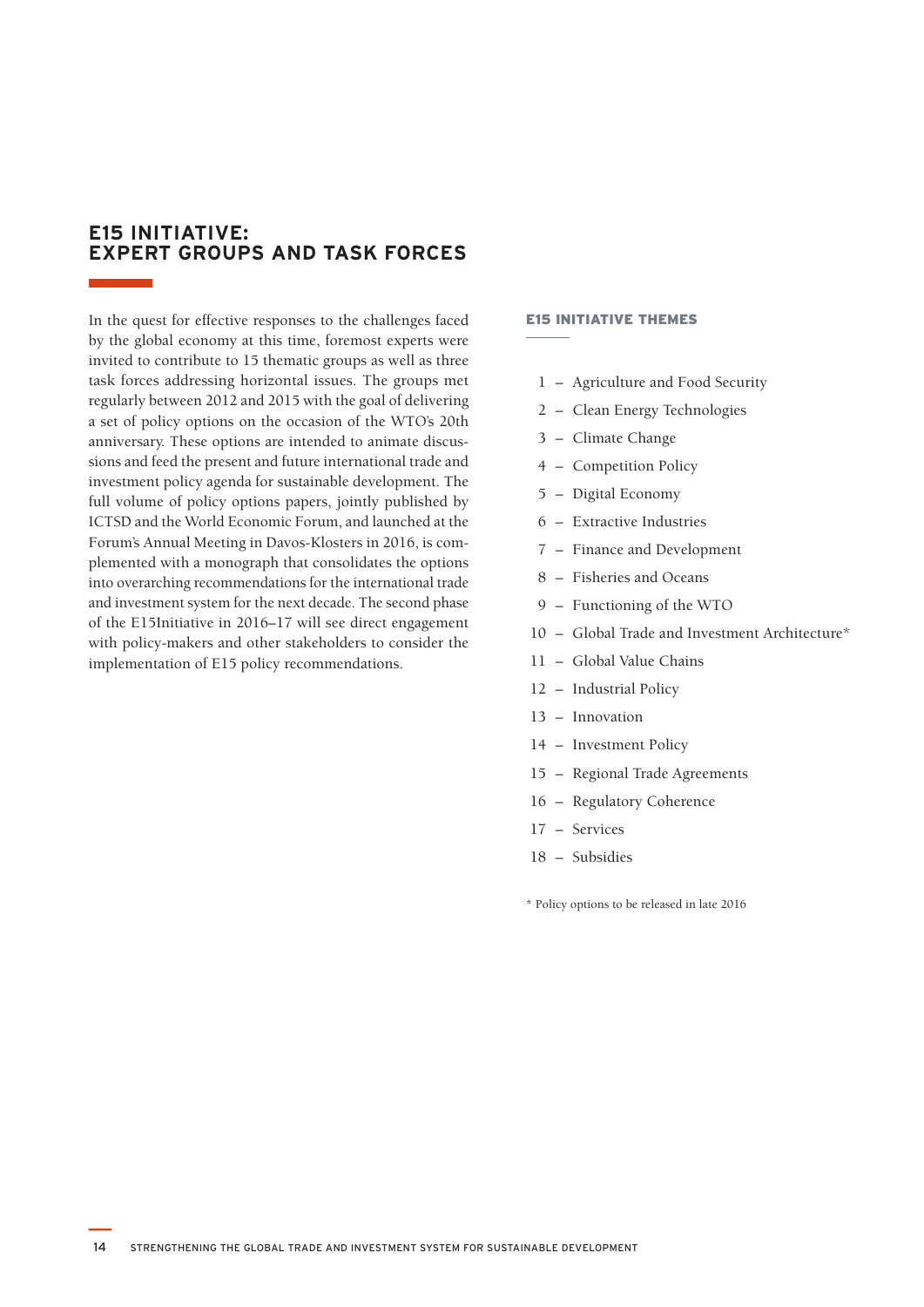